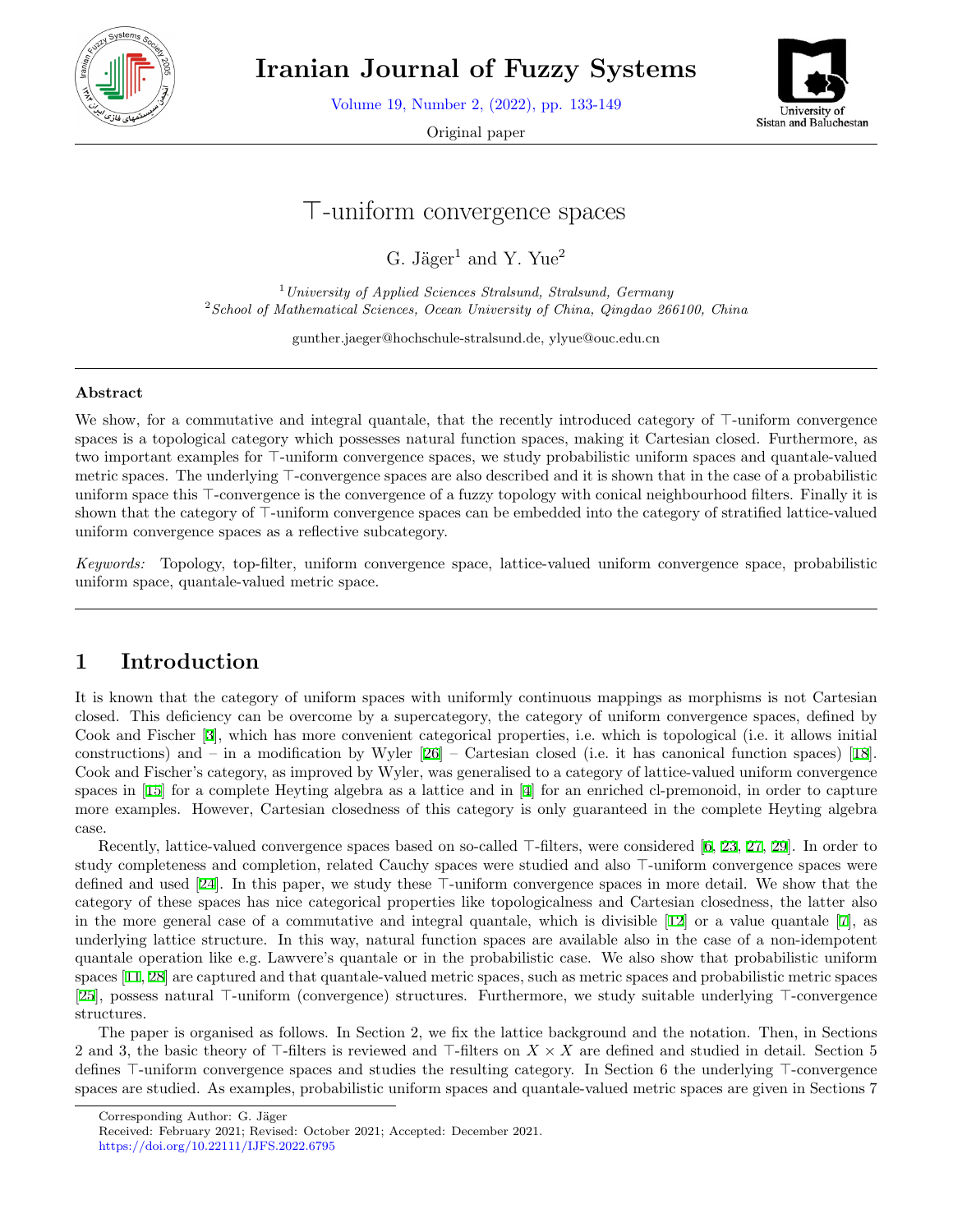and 8 and finally, in Section 9, the category of *⊤*-uniform convergence spaces is embedded into the category of stratified *L*-uniform convergence spaces studied previously.

#### **2 Preliminaries**

Let *L* be a complete lattice with distinct top and bottom elements  $\top \neq \bot$ . In any complete lattice *L* we can define the *well-below relation*  $\alpha \leq \beta$  if for all subsets  $D \subseteq L$  such that  $\beta \leq \bigvee D$  there is  $\delta \in D$  such that  $\alpha \leq \delta$ . A complete lattice iscompletely distributive if and only if we have  $\alpha = \bigvee \{ \beta : \beta \leq \alpha \}$  for any  $\alpha \in L$ , [[22\]](#page-16-8). For more details and results on lattices we refer to[[8](#page-15-7)].

We consider in this paper *commutative and integral quantales*, i.e. triples  $L = (L, \leq, *)$ , where  $(L, \leq)$  is a complete lattice with order relation  $\leq$ , and  $(L, *)$  is a commutative semigroup for which the top element of *L* acts as the unit, i.e.  $\alpha * \top = \alpha$  for all  $\alpha \in L$ , and  $*$  is distributive over arbitrary joins, i.e.  $(\bigvee_{i \in J} \alpha_i) * \beta = \bigvee_{i \in J} (\alpha_i * \beta)$ , see e.g. [\[14](#page-15-8)]. For simplicity, we often simply speak of a quantale, always including that it is commutative and integral. Typical examples of such quantales are e.g. the unit interval [0*,* 1] with a left-continuous *t-norm* [\[25\]](#page-16-7). Another important example is given by *Lawvere's quantale*, the interval  $[0, \infty]$  with the opposite order and addition  $\alpha * \beta = \alpha + \beta$ , extended by  $\alpha + \infty = \infty + a = \infty$  $\alpha + \infty = \infty + a = \infty$  $\alpha + \infty = \infty + a = \infty$ , see e.g. [[7](#page-15-5)]. A further important example is the quantale of distance distribution functions. A distance distribution function  $\varphi : [0, \infty] \longrightarrow [0, 1]$ , satisfies  $\varphi(x) = \sup{\{\varphi(y) : y < x\}}$  for all  $x \in [0, \infty]$ . The set of all distance distribution functions is denoted by  $\Delta^+$  and with the pointwise order  $\Delta^+$  becomes a completely distributive lattice [\[7](#page-15-5)]. A quantale operation  $* : \Delta^+ \times \Delta^+ \longrightarrow \Delta^+$  is also called a *sup-continuous triangle function* [\[25](#page-16-7)].

In a commutative and integral quantale, we can define an *implication* by  $\alpha \to \beta = \bigvee {\delta \in L : \alpha * \delta \leq \beta}$ . Then  $\delta \leq \alpha \to \beta \iff \delta * \alpha \leq \beta$ . A commutative and integral quantale is an *MV-algebra* [[12\]](#page-15-4) if  $(\alpha \to \beta) \to \beta = \alpha \lor \beta$  for all  $\alpha, \beta \in L$ .

At some places we will need that the lattice  $(L, \leq)$  of the quantale  $L = (L, \leq, *)$  is *distributive*,  $\alpha \wedge (\beta \vee \gamma) =$  $(\alpha \wedge \gamma) \vee (\beta \wedge \gamma)$  for all  $\alpha, \beta, \gamma \in L$ , or even stronger, that the lattice is a *frame*, i.e. satisfies the *frame law*  $(\bigvee_{i \in J} \alpha_i) \wedge \beta = \bigvee_{i \in J} (\alpha_i \wedge \beta)$  for all  $\alpha_i, \beta \in L$ . This can be ensured if the quanta  $\alpha_i\in J(\alpha_i\wedge\beta)$  for all  $\alpha_i,\beta\in L$ . This can be ensured if the quantale is *divisible*, i.e. if for all  $\alpha,\beta\in L$  with  $\alpha\leq\beta$  there is $\gamma \in L$  such that  $\alpha = \beta * \gamma$  [\[12](#page-15-4)]. We also note that  $(\Delta^+, \leq)$  is a frame, as it is completely distributive [[7\]](#page-15-5), however  $(\Delta^+, \leq, *)$  is in general not divisible, see [\[10](#page-15-9)].

We call a commutative and integral quantale  $L = (L, \leq, *)$  a *value quantale* [[7\]](#page-15-5) if  $(L, \leq)$  is completely distributive and if  $\alpha, \beta \leq \top$  implies  $\alpha \vee \beta \leq \top$  for all  $\alpha, \beta \in L$ . We note that for a sup-continuous triangle function,  $(\Delta^+, \leq, *)$  is a value quantale [\[7](#page-15-5)].

**Lemma 2.1.** Let  $L = (L, \leq, *)$  be a commutative and integral quantale. If  $L = (L, \leq, *)$  is divisible or if  $L = (L, \leq, *)$ *is a value quantale, then for*  $A \subseteq L$  *with*  $\bigvee A = \top$  *we have*  $\bigvee_{\alpha \in A} (\alpha * \alpha) = \top$ *.* 

*Proof.* We first assume that  $L = (L, \leq, *)$  is divisible. From [\[12](#page-15-4)] we know that  $\alpha * \beta \leq (\alpha * \alpha) \vee (\beta * \beta)$ . We conclude  $\bigvee A * \bigvee A = \bigvee_{\alpha \in A} (\alpha * \alpha)$  $\bigvee A * \bigvee A = \bigvee_{\alpha \in A} (\alpha * \alpha)$  $\bigvee A * \bigvee A = \bigvee_{\alpha \in A} (\alpha * \alpha)$ , see [[21\]](#page-16-9), from which the claim immediately follows.

Let now  $\mathsf{L} = (L, \leq, *)$  be a value quantale. From  $\top = \bigvee_{\beta \leq \top} \beta$  we conclude

$$
\top = \top * \top = \bigvee_{\beta \lhd \top} \beta * \bigvee_{\gamma \lhd \top} \gamma \leq \bigvee_{\beta \lor \gamma \lhd \top} ((\beta \lor \gamma) * (\beta \lor \gamma)) \leq \bigvee_{\epsilon \lhd \top} (\epsilon * \epsilon).
$$

Let now  $\epsilon \lhd \top = \bigvee A$ . Then there is  $\beta \in A$  such that  $\epsilon \leq \beta$  and hence  $\epsilon * \epsilon \leq \beta * \beta \leq \bigvee_{\alpha \in A} (\alpha * \alpha)$ . This is true for all  $\epsilon \lhd \top$  and we conclude  $\top = \bigvee_{\epsilon \lhd \top} \epsilon * \epsilon \leq \bigvee_{\alpha \in A} (\alpha * \alpha).$ 

We denote the set of L-sets  $a, b, c, ...$  by  $L^X = \{a : X \longrightarrow L\}$ . A constant L-set with value  $\alpha \in L$  is denoted by  $\alpha_X$ . For a function  $\varphi: X \longrightarrow Y$  and  $a \in L^X$  and  $b \in L^Y$  the *image of a*,  $\varphi(a) \in L^Y$ , is defined by  $\varphi(a)(y) = \bigvee_{\varphi(x) = y} a(x)$ for  $y \in Y$ , and the *inverse image of b* is defined by  $\varphi^{\leftarrow}(b) = b \circ \varphi$ . The lattice operations are extended pointwisely from L to  $L^X$ . For  $a \in L^X$  and  $b \in L^Y$  we define the Cartesian product  $a \times b$  by  $(a \times b)(x, y) = a(x) \wedge b(y)$  for all  $(x, y) \in X \times Y$ .

For  $b, d \in L^X$  we denote  $[b, d] = \bigwedge_{x \in X} (b(x) \to d(x))$ . [...] is sometimes called the *fuzzy inclusion order* [[2\]](#page-15-10). We collect some of the properties that we will need later.

**Lemma 2.2.** Let  $a, a', b, b', c \in L^X$ ,  $d \in L^Y$  and  $\varphi : X \longrightarrow Y$  be a mapping. Then

- (*i*)  $a \leq b$  *if and only if*  $[a, b] = \top$ ;
- (ii)  $a \le a'$  implies  $[a',b] \le [a,b]$  and  $b \le b'$  implies  $[a,b] \le [a,b']$ ;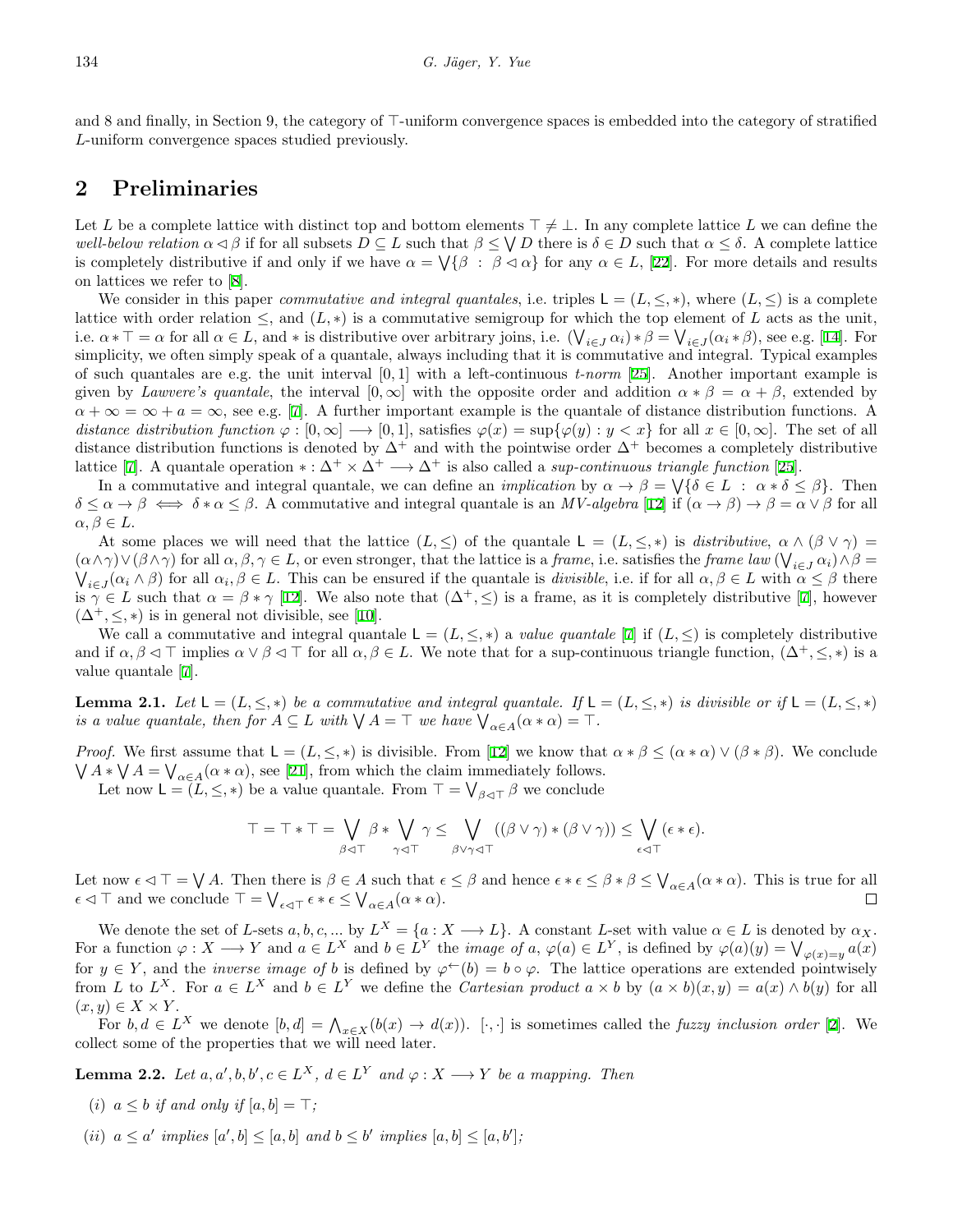$(iii) [a, c] \wedge [b, c] = [a \vee b, c];$ 

$$
(iv) \ [\varphi(a), d] = [a, \varphi^{\leftarrow}(d)].
$$

*If*  $a, c \in L^X$  *and*  $b, d \in L^Y$  *then* 

 $(v)$  [ $a \times b, c \times d$ ] > [ $a, c$ ]  $\wedge$  [ $b, d$ ].

*Proof.* Most properties are simple consequences of the properties of the implication. We show (iv) and (v). (iv) For  $a \in L^X$  we have

$$
[\varphi(a), d] = \bigwedge_{y \in Y} (\varphi(a)(y) \to d(y)) = \bigwedge_{y \in Y} ((\bigvee_{x \in X : \varphi(x) = y} a(x)) \to d(y))
$$

$$
= \bigwedge_{y \in Y} (\bigwedge_{x : \varphi(x) = y} (a(x) \to d(y))) = \bigwedge_{x \in X} (a(x) \to d(\varphi(x)))
$$

$$
= \bigwedge_{x \in X} (a(x) \to \varphi^{\leftarrow}(d)(x)) = [a, \varphi^{\leftarrow}(d)].
$$

(v) If  $a, c \in L^X, b, d \in L^Y$ , then

$$
[a \times b, c \times d] = \bigwedge_{(x,y)\in X\times Y} ((a(x)\wedge b(y)) \to (c(x)\wedge d(y)))
$$
  

$$
= \bigwedge_{(x,y)\in X\times Y} ((a(x)\wedge b(y)) \to c(x)) \wedge (a(x)\wedge b(y)) \to d(y))
$$
  

$$
\geq \bigwedge_{(x,y)\in X\times Y} (a(x) \to c(x)) \wedge (b(y) \to d(y)) \geq [a, c] \wedge [b, d].
$$

## **3** *⊤***-filters**

**Definition 3.1.** [\[9](#page-15-11), [11](#page-15-6), [27](#page-16-3)] *A subset*  $\mathbb{F} \subseteq L^X$  *is called a*  $\top$ -filter *if* (*⊤*-F1) ∨ *<sup>x</sup>∈<sup>X</sup> b*(*x*) = *⊤ for all b ∈* F*;*  $(T-F2)$   $a, b ∈ \mathbb{F}$  *implies*  $a ∧ b ∈ \mathbb{F}$ *;* (*⊤*-F3) ∨ *b∈*F [*b, d*] = *⊤ implies d ∈* F*.*

We denote the set of all  $\top$ -filters on *X* by  $\mathsf{F}_\mathsf{L}^\top(X)$ .

**Example 3.2.** For  $x \in X$ ,  $[x] = \{a \in L^X : a(x) = \top\}$  is a  $\top$ -filter. More general, if  $a(x) = \top$ , then  $[a] = \{b \in L^X : a(x) = \top\}$ *a ≤ b} is a ⊤-filter.*

**Definition 3.3.** [\[9](#page-15-11), [11](#page-15-6), [27](#page-16-3)] *A subset*  $\mathbb{B} \subseteq L^X$  *is called a*  $\top$ -filter base *if* (*⊤*-B1) ∨ *<sup>x</sup>∈<sup>X</sup> b*(*x*) = *⊤ for all b ∈* B*;*  $(\top - B2)$   $a, b \in \mathbb{B}$  *implies*  $\bigvee_{c \in \mathbb{B}} [c, a \wedge b] = \top$ *.* 

For a  $\top$ -filter base  $\mathbb{B}$ ,  $[\mathbb{B}] = \{a \in L^X : \bigvee_{b \in \mathbb{B}} [b, a] = \top\}$  is a  $\top$ -filter, the  $\top$ -filter generated by  $\mathbb{B}$ . The set  $\mathsf{F}_\mathsf{L}^\top(X)$  is ordered by  $\mathbb{F} \leq \mathbb{G}$  if  $\mathbb{F} \subseteq \mathbb{G}$ . The meet of a non-empty family  $(\mathbb{F}_j)_{j \in J}$  of  $\top$ -filters on *X* is given by  $\bigwedge_{j\in J} \mathbb{F}_j = \bigcap_{j\in J} \mathbb{F}_j$  and a *⊤*-filter base for  $\mathbb{F} \wedge \mathbb{G}$  is given by  $\{f \vee g : f \in \mathbb{F}, g \in \mathbb{G}\}.$ 

**Proposition3.4** (Join of two  $\top$ -filters, [[27](#page-16-3)]). Let  $\mathbb{F}, \mathbb{G} \in \mathsf{F}_\mathsf{L}^\top(X)$ . Then  $\mathbb{B} = \{f \wedge g : f \in \mathbb{F}, g \in \mathbb{G}\}\$  is a  $\top$ -filter base *if and only if*  $\bigvee_{x \in X} f \wedge g(x) = \top$  *for all*  $f \in \mathbb{F}, g \in \mathbb{G}$ *.* 

*Proof.* If **B** is a *⊤*-filter base, then the condition follows from (*⊤*-B1). Conversely, the condition ensures (*⊤*-B1) for **B.** For (T-B2), let  $a, b \in \mathbb{B}$ . Then  $a = f_1 \wedge g_1$  and  $b = f_2 \wedge g_2$  with  $f_1, f_2 \in \mathbb{F}$  and  $g_1, g_2 \in \mathbb{G}$ . Being T-filters, then *f*<sub>1</sub>  $\land$  *f*<sub>2</sub> ∈ **F** and *g*<sub>1</sub>  $\land$  *g*<sub>2</sub> ∈ **G** and hence

$$
\bigvee_{c \in \mathbb{B}} [c, a \wedge b] = \bigvee_{f \in \mathbb{F}, g \in \mathbb{G}} [f \wedge g, f_1 \wedge g_1 \wedge f_2 \wedge g_2] \geq [f_1 \wedge f_2 \wedge g_1 \wedge g_2, f_1 \wedge f_2 \wedge g_1 \wedge g_2] = \top.
$$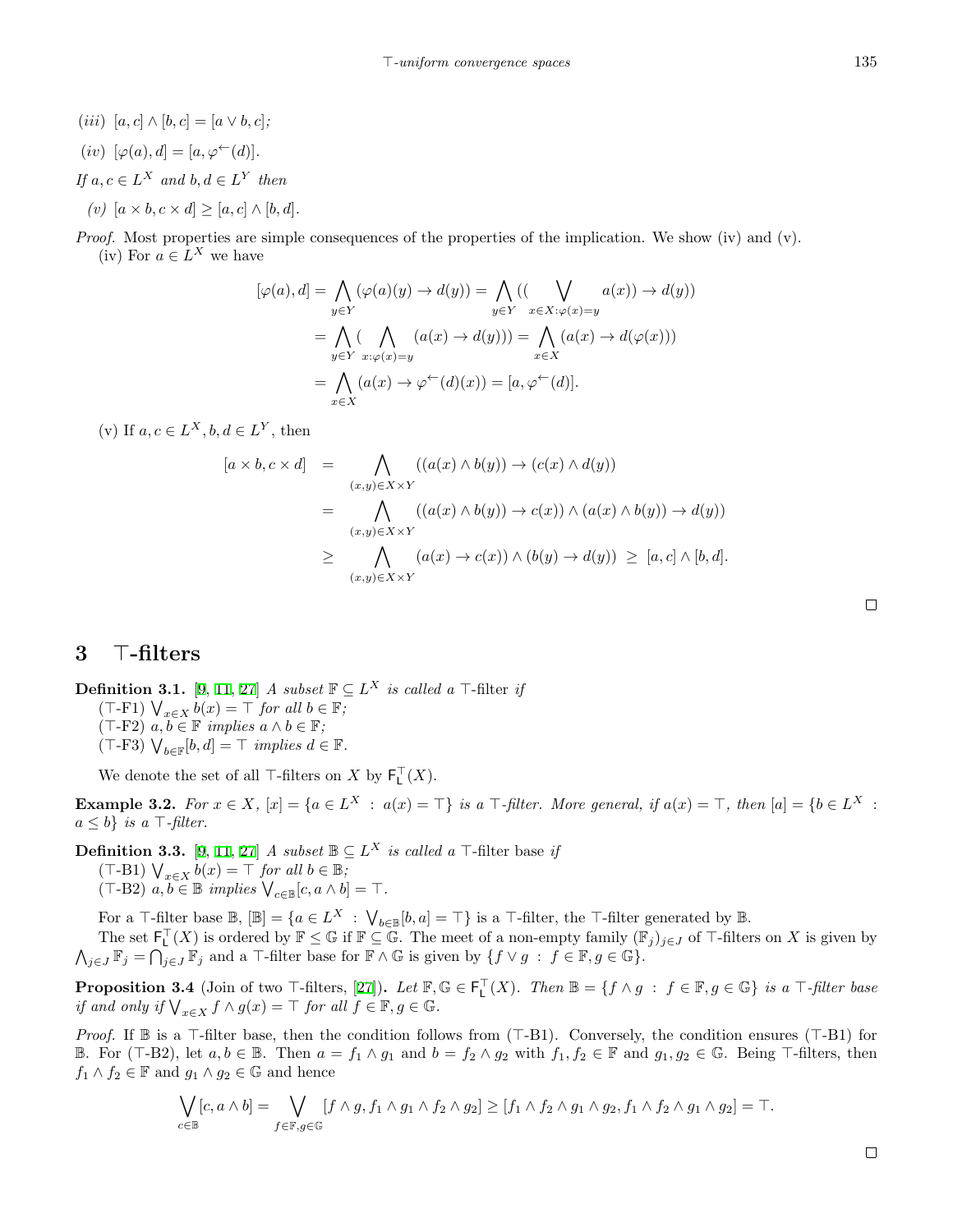If the condition of Proposition 3.4 is satisfied, then we denote the generated *⊤*-filter by F *∨* G and say that F *∨* G exists. The notation is justified. To this end, we note that  $\top_X \in \mathbb{G}$  as  $\bigvee_{g \in \mathbb{G}} [g, \top_X] = \top$ . Hence  $f = f \land \top_X \in \mathbb{B}$  for all  $f \in \mathbb{F}$  and therefore  $\bigvee_{f' \in \mathbb{F}, g' \in \mathbb{G}} [f' \wedge g', f] \geq [f \wedge \top_X, f] = \top$ , i.e. we have  $f \in \mathbb{F} \vee \mathbb{G}$  for all  $f \in \mathbb{F}$ , i.e.  $\mathbb{F} \leq \mathbb{F} \vee \mathbb{G}$ . In the same way, we can see  $\mathbb{G} \leq \mathbb{F} \vee \mathbb{G}$ . Let now  $\mathbb{H} \geq \mathbb{F}$ ,  $\mathbb{G}$  be a  $\top$ -filter. For  $a \in \mathbb{F} \vee \mathbb{G}$  then  $\bigvee_{h \in \mathbb{H}} [h, a] \geq \bigvee_{f \in \mathbb{F}, g \in \mathbb{G}} [f \wedge g, a] = \top$ and we have  $a \in \mathbb{H}$ . Therefore  $\mathbb{F} \vee \mathbb{G}$  is the join of  $\mathbb{F}$  and  $\mathbb{G}$  in  $\mathsf{F}_L^{\mathsf{T}}(X)$  whenever it exists.

It is well-known, that for a  $\top$ -filter  $\mathbb{F} \in \mathsf{F}_L^{\top}(X)$  and a mapping  $\varphi: X \longrightarrow Y$ , the set  $\mathbb{B} = {\varphi(a) : a \in \mathbb{F}}$  is a  $\top$ -filter base on *Y* and we denote  $\varphi(\mathbb{F})$  the generated *⊤*-filter on *Y*, the *image of*  $\mathbb{F}$  *under*  $\varphi$ , see [\[11](#page-15-6)].

**Lemma 3.5.** Let  $\mathbb{F} \in \mathsf{F}_\mathsf{L}^\top(X)$  and  $\varphi : X \longrightarrow Y$  be a mapping. Then  $b \in \varphi(\mathbb{F})$  if and only if  $\varphi^{\leftarrow}(b) \in \mathbb{F}$ .

*Proof.* We have that  $b \in \varphi(\mathbb{F})$  is equivalent to  $\top = \bigvee_{f \in \mathbb{F}} [\varphi(f), b] = \bigvee_{f \in \mathbb{F}} [f, \varphi^{\leftarrow}(b)]$  which is equivalent to  $\varphi^{\leftarrow}(b) \in \mathbb{F}$ .

We conclude that  $\varphi([x]) = [\varphi(x)]$ : We have  $b \in \varphi([x])$  iff  $\varphi^{\leftarrow}(b) \in [x]$  iff  $\varphi^{\leftarrow}(b)(x) = b(\varphi(x)) = \top$  iff  $b \in [\varphi(x)]$ .

**Proposition 3.6.** *Let*  $\mathbb{F}, \mathbb{G} \in \mathsf{F}_\mathsf{L}^\top(X)$  and  $\varphi : X \longrightarrow Y$  be a mapping. Then  $\varphi(\mathbb{F}) \wedge \varphi(\mathbb{G}) = \varphi(\mathbb{F} \wedge \mathbb{G})$ .

*Proof.* We apply Lemma 3.5. We have  $a \in \varphi(\mathbb{F}) \land \varphi(\mathbb{G})$  if and only if  $\varphi^{\leftarrow}(a) \in \mathbb{F} \land \mathbb{G}$  if and only if  $a \in \varphi(\mathbb{F} \land \mathbb{G})$ .  $\Box$ 

**Proposition 3.7.** [[11,](#page-15-6) [27\]](#page-16-3) Let  $\varphi: X \longrightarrow Y$  and  $\mathbb{F} \in \mathsf{F}_\mathsf{L}^{\top}(Y)$ . Then  $\mathbb{B} = {\varphi^{\leftarrow}(b) : b \in \mathbb{F}}$  is a  $\top$ -filter base if and only  $if \forall y \in \varphi(X)} b(y) = \top$  *for all*  $b \in \mathbb{F}$ *.* 

*Proof.* Let first  $\mathbb B$  be a T-filter base. Then  $\top = \bigvee_{x \in X} \varphi^{\leftarrow}(b)(x) = \bigvee_{x \in X} b(\varphi(x)) = \bigvee_{y \in \varphi(X)} b(y)$  by (T-B1).

Let now the stated condition be satisfied. Then (*⊤*-B1) is true. For (*⊤*-B2), let  $b_1, b_2 \in \mathbb{B}$ . Then there are  $f_1, f_2 \in \mathbb{F}$ with  $b_1 = \varphi^{\leftarrow}(f_1)$ ,  $b_2 = \varphi^{\leftarrow}(f_2)$  and we have

$$
\bigvee_{c \in \mathbb{B}} [c, b_1 \wedge b_2] = \bigvee_{b \in \mathbb{F}} [\varphi^{\leftarrow}(b), \varphi^{\leftarrow}(f_1) \wedge \varphi^{\leftarrow}(f_2)] = \bigvee_{b \in \mathbb{F}} [\varphi^{\leftarrow}(b), \varphi^{\leftarrow}(f_1 \wedge f_2)] \ge \bigvee_{b \in \mathbb{F}} [b, f_1 \wedge f_2] \ge [f_1 \wedge f_2, f_1 \wedge f_2] = \top,
$$

as F is a *⊤*-filter.

We now turn to products of *⊤*-filters.

**Proposition 3.8.** [\[27](#page-16-3)] Let  $\mathbb{F} \in \mathsf{F}_\mathsf{L}^\top(X)$  and  $\mathbb{G} \in \mathsf{F}_\mathsf{L}^\top(Y)$ . Then  $\mathbb{B} = \{f \times g : f \in \mathbb{F}, g \in \mathbb{G}\}$  is a  $\top$ -filter base on  $X \times Y$ .

*Proof.* (T-B1) We have  $\bigvee_{(x,y)\in X\times Y}(f(x)\wedge g(y)) = \bigvee_{x\in X}\bigvee_{y\in Y}(f(x)\wedge g(y)) \ge \bigvee_{x\in X}\bigvee_{y\in Y}(f(x)*g(y)) = \bigvee_{x\in X}f(x)*g(y) = \top * \top = \top$ , as  $\alpha \wedge \beta \ge \alpha * \beta$  for an integral quantale.  $y \in Y$   $g(y) = T * T = T$ , as  $\alpha \wedge \beta \ge \alpha * \beta$  for an integral quantale.  $($ T-B2 $)$  Let  $f \times g$ ,  $f' \times g' \in \mathbb{B}$ . Then

$$
\bigvee_{f'' \times g'' \in \mathbb{B}} [f'' \times g'', (f \times g) \wedge (f' \times g')] = \bigvee_{f'' \times g'' \in \mathbb{B}} [f'' \times g'', (f \wedge f') \times (g \wedge g')] \n= \bigvee_{f'' \in \mathbb{F}, g'' \in \mathbb{G}} [f'', f \wedge f'] \wedge [g'', g \wedge g'] \ge \top
$$

because  $f \wedge f' \in \mathbb{F}$  and  $g \wedge g' \in \mathbb{G}$ .

We denote the generated  $\top$ -filter by  $\mathbb{F} \times \mathbb{G}$ . Note that for  $f \in \mathbb{F}$  and  $g \in \mathbb{G}$  we have  $pr_X^{\leftarrow}(f) \wedge pr_Y^{\leftarrow}(g)(x, y) =$  $f(x) \wedge g(y) = f \times g(x, y)$ . Hence a T-filter base for  $\mathbb{F} \times \mathbb{G}$  is given by  $\{pr_X^{\leftarrow}(f) \wedge pr_Y^{\leftarrow}(g) : f \in \mathbb{F}, g \in \mathbb{G}\}\$  and this is also a *⊤*-filter base of  $pr_X^{\leftarrow}(\mathbb{F}) \vee pr_Y^{\leftarrow}(\mathbb{G})$ , i.e. we have  $\mathbb{F} \times \mathbb{G} = pr_X^{\leftarrow}(\mathbb{F}) \vee pr_Y^{\leftarrow}(\mathbb{G})$ .

**Proposition 3.9.** [[27\]](#page-16-3) *Let the underlying lattice of* L *satisfy the frame law. Let*  $\mathbb{F} \in \mathsf{F}_\mathsf{L}^{\mathsf{T}}(X)$  *and*  $\mathbb{G} \in \mathsf{F}_\mathsf{L}^{\mathsf{T}}(Y)$  *and*  $\varphi: X \longrightarrow U, \psi: Y \longrightarrow V$  *be mappings. Then*  $(\varphi \times \psi)(\mathbb{F} \times \mathbb{G}) = \varphi(\mathbb{F}) \times \psi(\mathbb{G})$ *.* 

*Proof.* We note that for a frame L and  $a \in L^X$ ,  $b \in L^Y$  we have that  $\varphi \times \psi(a \times b) = \varphi(a) \times \psi(b)$ . Hence we have  $d \in (\varphi \times \psi)(\mathbb{F} \times \mathbb{G})$  if and only if

$$
\top = \bigvee_{f \in \mathbb{F}, g \in \mathbb{G}} [(\varphi \times \psi)(f \times g), d] = \bigvee_{f \in \mathbb{F}, g \in \mathbb{G}} [\varphi(f) \times \psi(g), d].
$$

As  $\{\varphi(f) \times \varphi(g) : f \in \mathbb{F}, g \in \mathbb{G}\}\$  is a T-filter base of  $\varphi(\mathbb{F}) \times \psi(\mathbb{G})$ , the latter is equivalent to  $d \in \varphi(\mathbb{F}) \times \psi(\mathbb{G})$ .  $\Box$ **Proposition 3.10.** *Let*  $\mathbb{F}, \mathbb{G} \in \mathsf{F}_\mathsf{L}^\top(X)$  *and*  $\mathbb{H}, \mathbb{K} \in \mathsf{F}_\mathsf{L}^\top(Y)$ *.* 

$$
\sqcup
$$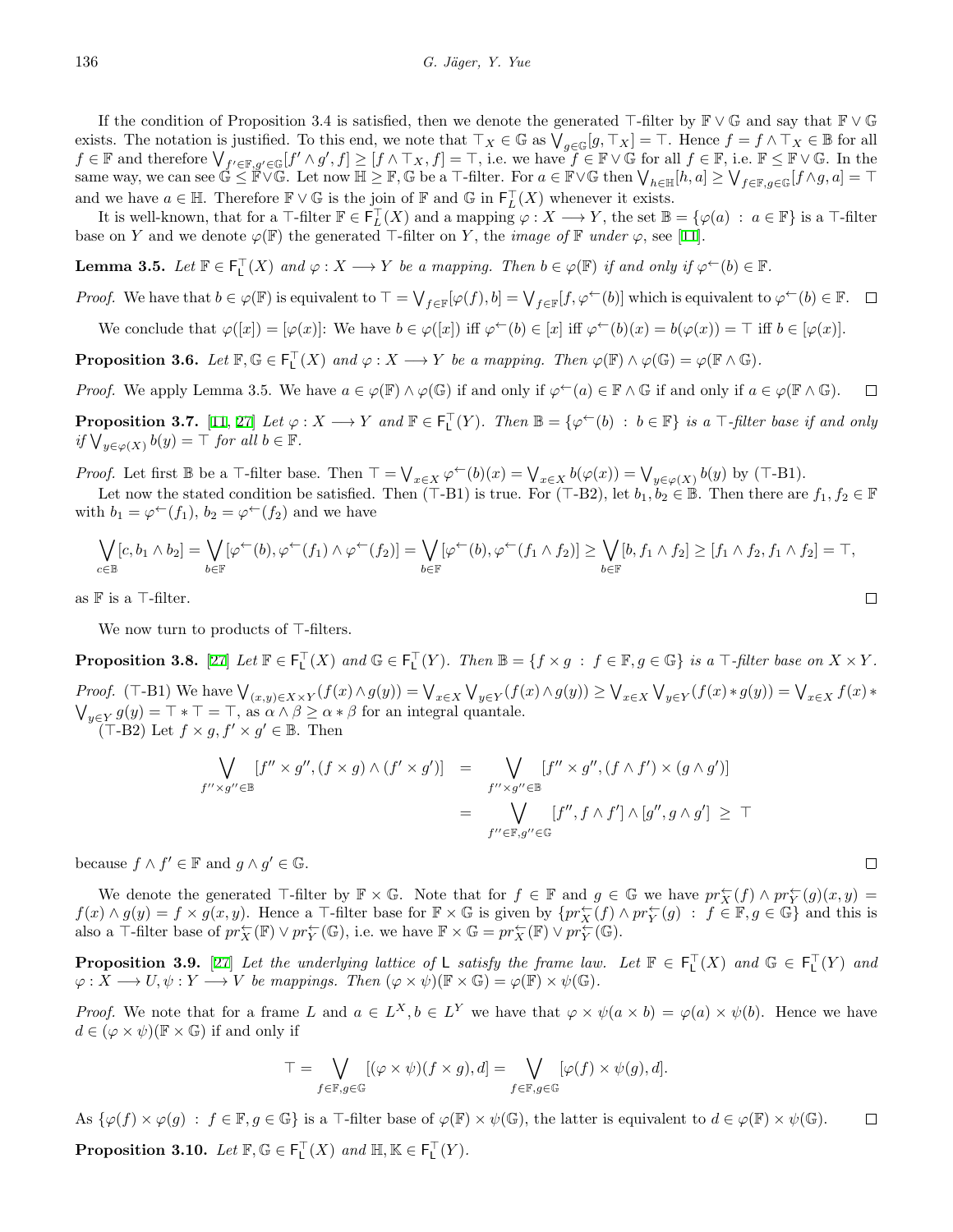- (*i*) *If*  $\mathbb{F} \leq \mathbb{G}$  *and*  $\mathbb{H} \leq \mathbb{K}$ *, then*  $\mathbb{F} \times \mathbb{H} \leq \mathbb{G} \times \mathbb{K}$ *.*
- (*ii*) *If the lattice L is distributive, then*  $(\mathbb{F} \wedge \mathbb{G}) \times \mathbb{H} = (\mathbb{F} \times \mathbb{H}) \wedge (\mathbb{G} \times \mathbb{H})$ *.*

*Proof.* (i) Let  $a \in \mathbb{F} \times \mathbb{H}$ . Then  $\top = \bigvee_{f \in \mathbb{F}, h \in \mathbb{H}} [f \times h, a] \leq \bigvee_{f \in \mathbb{G}, h \in \mathbb{K}} [f \times h, a]$  and hence  $a \in \mathbb{G} \times \mathbb{K}$ . (ii) One inequality follows directly from (i). Let now  $a \in (\mathbb{F} \times \mathbb{H}) \wedge (\mathbb{G} \times \mathbb{H})$ . Then  $\top = \bigvee_{f \in \mathbb{F}, h \in \mathbb{H}} [f \times h, a]$  and *⊤* = ∨ *g∈*G*,k∈*H [*g × k, a*]. We conclude

$$
\top = \bigvee_{f \in \mathbb{F}, h \in \mathbb{H}} [f \times h, a] * \bigvee_{g \in \mathbb{G}, k \in \mathbb{H}} [g \times k, a] = \bigvee_{f \in \mathbb{F}, g \in \mathbb{G}, h, k \in \mathbb{H}} [f \times h, a] * [g \times k, a]
$$
\n
$$
\leq \bigvee_{f \in \mathbb{F}, g \in \mathbb{G}, h, k \in \mathbb{H}} [f \times h, a] \wedge [g \times k, a] \leq \bigvee_{f \in \mathbb{F}, g \in \mathbb{G}, h, k \in \mathbb{H}} [(f \times h) \vee (g \times k), a]
$$
\n
$$
\leq \bigvee_{f \in \mathbb{F}, g \in \mathbb{G}, h, k \in \mathbb{H}} [(f \times (h \wedge k)) \vee (g \times (h \wedge k)), a] \leq \bigvee_{f \in \mathbb{F}, g \in \mathbb{G}, l \in \mathbb{H}} [(f \times l) \vee (g \times l), a]
$$
\n
$$
= \bigvee_{f \in \mathbb{F}, g \in \mathbb{G}, l \in \mathbb{H}} [(f \vee g) \times l, a]
$$

and hence  $a \in (\mathbb{F} \wedge \mathbb{G}) \times \mathbb{H}$ . The distributivity of *L* was used in the last step.

**Proposition 3.11.** *Let*  $\Phi \in \mathsf{F}_\mathsf{L}^\top(X \times Y)$ *. Then*  $pr_X(\Phi) \times pr_Y(\Phi) \leq \Phi$ *.* 

*Proof.* Let  $a \in pr_X(\Phi) \times pr_Y(\Phi)$ . Then  $\top = \bigvee_{k_1 \in pr_X(\Phi), k_2 \in pr_Y(\Phi)} [k_1 \times k_2, a]$ . For  $k_1 \in pr_X(\Phi)$  we have  $\top = \bigvee_{k \in \Phi} [pr_X(\phi), k_1] = \bigvee_{k \in \Phi} [\phi, pr_X^{\leftarrow}(k_1)]$  and similarly, for  $k_2 \in pr_Y(\Phi)$ ,  $\top = \bigvee_{k \in \Phi} [\phi, pr_X^{\leftarrow}(k_2)]$  $\phi_{\phi\in\Phi}[pr_X(\phi), k_1] = \bigvee_{\phi\in\Phi} [\phi, pr_X^{\leftarrow}(k_1)]$  and similarly, for  $k_2 \in pr_Y(\Phi)$ ,  $\top = \bigvee_{\phi\in\Phi} [\phi, pr_Y^{\leftarrow}(k_2)]$ . Hence

$$
T = \bigvee_{\phi \in \Phi, \psi \in \Phi} ([\phi, pr_X^{\leftarrow}(k_1)] \wedge [\psi, pr_Y^{\leftarrow}(k_2)]) \leq \bigvee_{\phi \in \Phi, \psi \in \Phi} ([\phi \wedge \psi, pr_X^{\leftarrow}(k_1)] \wedge [\phi \wedge \psi, pr_Y^{\leftarrow}(k_2)])
$$
  

$$
= \bigvee_{\phi \in \Phi} ([\phi, pr_X^{\leftarrow}(k_1) \wedge pr_Y^{\leftarrow}(k_2)]) = \bigvee_{\phi \in \Phi} [\phi, k_1 \times k_2].
$$

Hence  $k_1 \times k_2 \in \Phi$  and we conclude  $\bigvee_{\phi \in \Phi} [\phi, a] \geq \bigvee_{k_1 \in pr_X(\Phi), k_2 \in pr_Y(\Phi)} [k_1 \times k_2, a] = \top$  and we have  $a \in \Phi$ .  $\Box$ 

**Proposition 3.12.** [\[27](#page-16-3)] *Let*  $\mathbb{F} \in \mathsf{F}_\mathsf{L}^\top(X)$ ,  $\mathbb{G} \in \mathsf{F}_\mathsf{L}^\top(Y)$ *. Then*  $pr_X(\mathbb{F} \times \mathbb{G}) = \mathbb{F}$  and  $pr_Y(\mathbb{F} \times \mathbb{G}) = \mathbb{G}$ *.* 

*Proof.* We have  $pr_X(\mathbb{F} \times \mathbb{G}) = pr_X(pr_X^{\leftarrow}(\mathbb{F}) \vee pr_Y^{\leftarrow}(\mathbb{G})) \geq pr_X(pr_X^{\leftarrow}(\mathbb{F})) = \mathbb{F}$  as  $pr_X$  is a surjection. To show the other inequality, let  $a \in pr_X(\mathbb{F} \times \mathbb{G})$ . Then  $pr_X^{\leftarrow}(a) \in \mathbb{F} \times \mathbb{G}$ , i.e. we have  $\top = \bigvee_{f \in \mathbb{F}, g \in \mathbb{G}} [f \times g, pr_X^{\leftarrow}(a)] = \bigvee_{f \in \mathbb{F}, g \in \mathbb{G}} [pr_X(f \times g), a]$ . As  $pr_X(f \times g)(x) = \bigvee_{y \in Y} f(x) \wedge g(y) \ge \bigvee_{y \in Y} f(x) * g(y) = f(x) * \bigvee_{y \in Y} g(y) = f(x)$  whenever  $\bigvee_{y \in Y} g(y) = \top$ , we conclude  $\top \leq \bigvee_{f \in \mathbb{F}} [\widetilde{f}, a]$  and hence  $a \in \mathbb{F}$  because  $\mathbb{F}$  is a *⊤*-filter. The second projection can be dealt with analogously.  $\Box$ 

Let  $\mathbb{F} \in \mathsf{F}_\mathsf{L}^\top(X)$  and let  $x \in X$ . We define  $\mathbb{F}_x = \{d \in L^{X \times X} : d(\cdot, x) \in \mathbb{F}\}.$ 

**Proposition 3.13.** *Let*  $\mathbb{F} \in \mathsf{F}_\mathsf{L}^\top(X)$  *and*  $x \in X$ *. Then*  $\mathbb{F}_x = \mathbb{F} \times [x]$ *.* 

*Proof.* Let  $d \in \mathbb{F}_x$ . Then  $d(\cdot, x) \in \mathbb{F}$ . We have  $d(\cdot, x) \times \top_{\{x\}}(\cdot)(u, v) = d(u, x) \wedge \top_{\{x\}}(v) \leq d(u, v)$ . Hence  $\top =$  $[d(\cdot, x) \times \top_{\{x\}}, d] \leq \bigvee_{f \in \mathbb{F}, b \in [x]} [f \times b, d]$  and consequently  $d \in \mathbb{F} \times [x]$ .

On the other hand, let  $d \in \mathbb{F} \times [x]$ . Then

$$
T = \bigvee_{f \in \mathbb{F}, b \in [x]} [f \times b, d] = \bigvee_{f \in \mathbb{F}, b(x) = \top} \bigwedge_{(u,v) \in X \times X} ((f(u) \land b(v)) \to d(u, v))
$$
  

$$
\leq \bigvee_{f \in \mathbb{F}, b(x) = \top} \bigwedge_{u \in X} ((f(u) \land b(x)) \to d(u, x)) = \bigvee_{f \in \mathbb{F}} [f, d(\cdot, x)].
$$

As **F** is a  $\top$ -filter, we conclude  $d(\cdot, x) \in \mathbb{F}$ .

As clearly  $(\mathbb{F} \wedge \mathbb{G})_x = \mathbb{F}_x \wedge \mathbb{G}_x$ , it follows that  $(\mathbb{F} \times [x]) \wedge (\mathbb{G} \times [x]) = (\mathbb{F} \wedge \mathbb{G}) \times [x]$ . This is a special case of Lemma 3.10(ii), however the distributivity of *L* is not required.

**Proposition 3.14.** Let  $\mathbb{F} \in \mathsf{F}_\mathsf{L}^{\top}(X)$  and let  $x \in X$  and let  $\varphi, \psi : X \longrightarrow Y$ . Then  $(\varphi \times \psi)(\mathbb{F}_x) = \varphi(\mathbb{F})_{\psi(x)}$ .

 $\Box$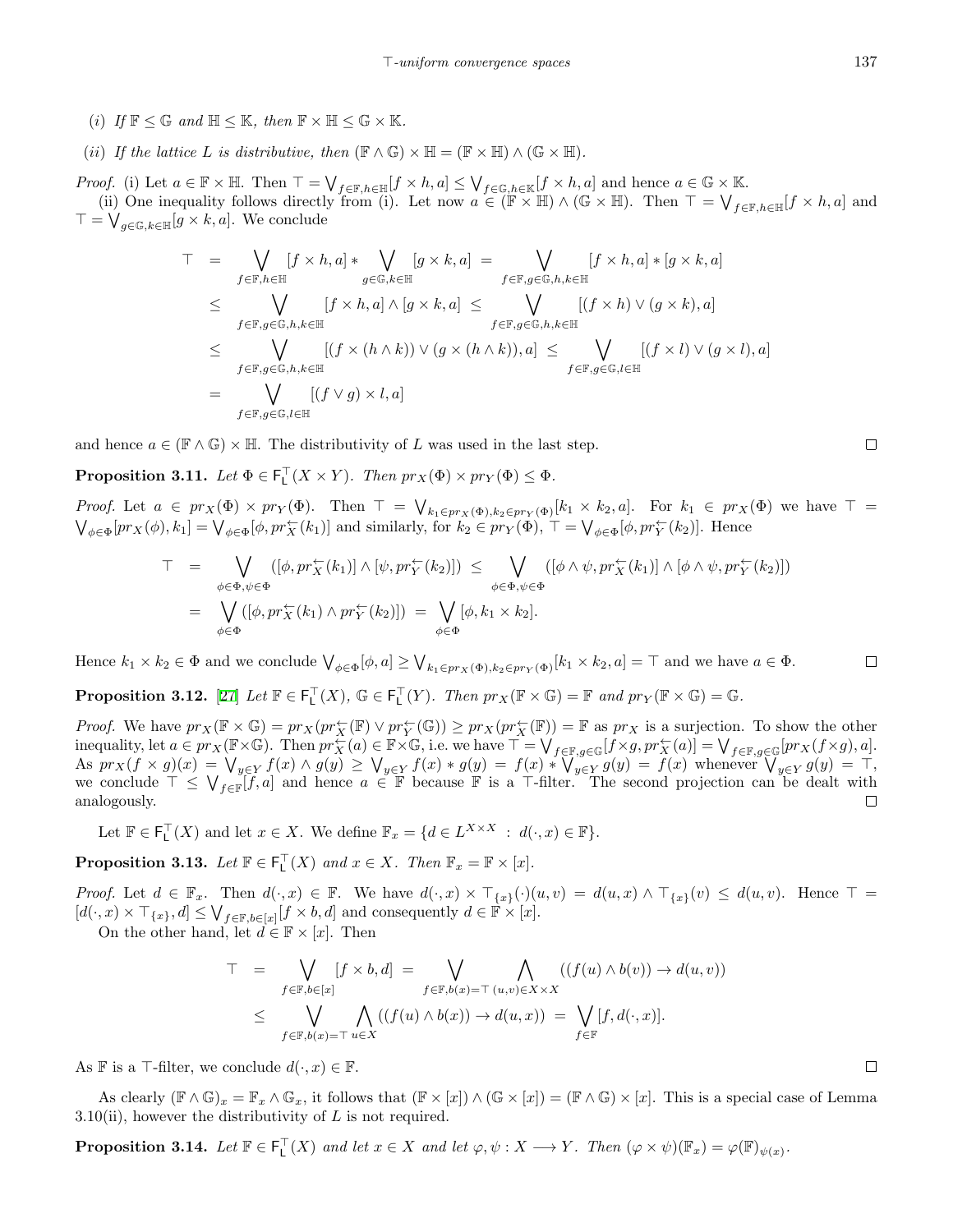*Proof.* We have  $a \in \varphi(\mathbb{F})_{\psi(x)}$  if and only if  $\varphi^{\leftarrow}(a(\cdot,\psi(x))) \in \mathbb{F}$ . We now note that for  $a \in L^{Y \times Y}$  we have

$$
\varphi^{\leftarrow}(a(\cdot,\psi(x)))(x') = a(\cdot,\psi(x))(\varphi(x')) = a(\varphi(x'),\psi(x)) = (\varphi \times \psi)^{\leftarrow}(a)(x',x),
$$

i.e. we have  $\varphi^{\leftarrow}(a(\cdot,\psi(x))) = (\varphi \times \psi)^{\leftarrow}(a)(\cdot,x)$ . Hence  $a \in \varphi(\mathbb{F})_{\psi(x)}$  is equivalent to  $a(\cdot,\psi(x)) \in \varphi(\mathbb{F})$ . This is in turn equivalent to  $\varphi^{\leftarrow}(a(\cdot,\psi(x))) \in \mathbb{F}$ , i.e. to  $(\varphi \times \psi)^{\leftarrow}(a)(\cdot,x) \in \mathbb{F}$ . This is again equivalent to  $(\varphi \times \psi)^{\leftarrow}(a) \in \mathbb{F}_x$ , i.e. to  $a \in (\varphi \times \psi)(\mathbb{F}).$  $\Box$ 

As a consequence we have  $(\varphi \times \psi)(\mathbb{F} \times [x]) = \varphi(\mathbb{F}) \times [\psi(x)]$ , without the assumption of the underlying lattice being a frame.

## **4** *⊤***-filters on** *X × X*

We consider the swapping mapping  $\sigma_X: X \times X \longrightarrow X \times X$ ,  $\sigma_X(x, x') = (x', x)$  for all  $x, x' \in X$  and we denote, for  $a \in L^{X \times X}$  the *inverse*  $a^{-1} = \sigma_X^{\leftarrow}(a)$ , i.e. we have for  $x, x' \in X$  that  $a^{-1}(x, x') = a(\sigma_X(x, x')) = a(x', x)$ . Further, we denotefor  $\Phi \in \mathsf{F}_\mathsf{L}^\top(X \times X)$  the  $\mathsf{T}\text{-filter } \Phi^{-1} = \sigma_X(\Phi)$ , see [[24\]](#page-16-5).

**Proposition 4.1.** *Let*  $\Phi \in \mathsf{F}_\mathsf{L}^\top(X \times X)$ *. Then*  $\Phi^{-1} = \{a^{-1} : a \in \Phi\}$ *.* 

*Proof.* With Lemma 3.5 we obtain  $a \in \Phi^{-1} = \sigma_X(\Phi)$  if and only if  $a^{-1} = \sigma_X^{\leftarrow}(a) \in \Phi$ .  $\Box$ 

**Proposition 4.2.** Let  $\Phi, \Psi \in \mathsf{F}_\mathsf{L}^{\top}(X)$ . Then  $(\Phi^{-1})^{-1} = \Phi$  and  $\Phi \leq \Psi$  implies  $\Phi^{-1} \leq \Psi^{-1}$ .

*Proof.* The first assertion follows from  $\sigma_X \circ \sigma_X = id_X$ , while the second assertion is clear.

**Proposition 4.3.** Let  $\varphi: X \longrightarrow Y$  and  $\Phi \in \mathsf{F}_\mathsf{L}^\top L(X \times X)$ . Then  $(\varphi \times \varphi)(\Phi^{-1}) = ((\varphi \times \varphi)(\Phi))^{-1}$ .

*Proof.* This follows from  $(\varphi \times \varphi) \circ \sigma_X = \sigma_Y \circ (\varphi \times \varphi)$ .

**Proposition 4.4.** *Let*  $\mathbb{F}, \mathbb{G} \in \mathsf{F}_\mathsf{L}^\top(X)$ *. Then*  $(\mathbb{F} \times \mathbb{G})^{-1} = \mathbb{G} \times \mathbb{F}$ *.* 

*Proof.* We first note that for  $f, g \in L^X$  we have  $(f \times g)^{-1}(x, y) = f \times g(y, x) = f(y) \wedge g(x) = g(x) \wedge f(y) = (g \times f)(x, y)$ . Hence we have  $d \in (\mathbb{F} \times \mathbb{G})^{-1}$  if and only if  $\top = \bigvee_{f \in \mathbb{F}, g \in \mathbb{G}} [(f \times g)^{-1}, d] = \bigvee_{f \in \mathbb{F}, g \in \mathbb{G}} [g \times f, d]$  if and only if  $d \in \mathbb{G} \times \mathbb{F}$ .

**Proposition 4.5.** [[24\]](#page-16-5) Let  $\Phi, \Psi \in \mathsf{F}_\mathsf{L}^\mathsf{T}(X \times X)$ . Then  $\mathbb{B} = \{\phi \circ \psi : \phi \in \Phi, \psi \in \Psi\}$  is a  $\mathsf{T}\text{-filter base if and only if}$  $\bigvee_{(x,y)\in X\times X}\phi\circ\psi(x,y)=\top$  for all  $\phi\in\Phi, \psi\in\Psi$ . Here,  $\phi\circ\psi(x,y)=\bigvee_{z\in X}\phi(x,z)*\psi(z,y)$  for all  $(x,y)\in X\times X$ .

*Proof.* If B is a *⊤*-filter base then the condition is satisfied by (*⊤*-B1). Conversely, let the condition be true. Then (T-B1) is satisfied and we need to check (T-B2). Let  $a, b \in \mathbb{B}$ . Then  $a = \phi \circ \psi$  and  $b = \phi' \circ \psi'$  with  $\phi, \phi' \in \Phi, \psi, \psi' \in \Psi$ . Then  $(\phi \wedge \phi') \circ (\psi \wedge \psi') \in \mathbb{B}$  and we have  $\bigvee_{c \in \mathbb{B}} [c, a \wedge b] \geq [(\phi \wedge \phi') \circ (\psi \wedge \psi'), a \wedge b]$ . It is not difficult to show that  $(\phi \wedge \phi') \circ (\psi \wedge \psi') \leq (\phi \circ \psi) \wedge (\phi' \circ \psi') = a \wedge b$  and hence  $[(\phi \wedge \phi') \circ (\psi \wedge \psi'), a \wedge b] = \top$ .  $\Box$ 

If the condition in Proposition 4.5 is satisfied, then we denote the generated *⊤*-filter by Φ *◦* Ψ and say that Φ *◦* Ψ exists.

**Proposition 4.6.** *Let*  $\Phi, \Psi, \Gamma, \Theta \in \mathsf{F}_\mathsf{L}^\top(X \times X)$ *.* 

- (*i*) *If*  $\Phi \leq \Gamma, \Psi \leq \Theta$  *and*  $\Gamma \circ \Theta$  *exists, then*  $\Phi \circ \Psi$  *exists and is*  $\leq \Gamma \circ \Theta$ *.*
- (*ii*) If  $\Phi \circ \Psi$  exists, then  $\Psi^{-1} \circ \Phi^{-1}$  exists and  $(\Phi \circ \Psi)^{-1} = \Psi^{-1} \circ \Phi^{-1}$ .

*Proof.* (i) Let  $\phi \in \Phi$  and  $\psi \in \Psi$ . Then  $\phi \in \Gamma$  and  $\psi \in \Theta$  and because  $\Gamma \circ \Theta$  exists we have  $\bigvee_{(x,y)\in X\times X} \phi \circ \psi(x,y) = \top$ . Hence **Φ** ∘ Ψ exists.

(ii) Let  $\theta \in \Psi^{-1}, \Upsilon \in \Phi^{-1}$ . Then  $\theta^{-1} \in \Psi, \Upsilon^{-1} \in \Phi$  and we have  $\bigvee_{(x,y)\in X\times X} \theta \circ \Upsilon(x,y) = \bigvee_{(x,y)\in X\times X} \Upsilon^{-1}$  $\theta^{-1}(x,y) = \top$  as  $\Phi \circ \Psi$  exists. Hence  $\Psi^{-1} \circ \Phi^{-1}$  exists. Moreover, we have  $\eta \in (\Phi \circ \Psi)^{-1}$  if and only if  $\eta^{-1} \in \Phi \circ \Psi$ . This is equivalent to

$$
\top = \bigvee_{\phi \in \Phi, \psi \in \Psi} [\phi \circ \psi, \eta^{-1}] = \bigvee_{\phi \in \Phi, \psi \in \Psi} [(\phi \circ \psi)^{-1}, \eta] = \bigvee_{\phi \in \Phi, \psi \in \Psi} [\psi^{-1} \circ \phi^{-1}, \eta] = \bigvee_{\zeta \in \Phi^{-1}, \rho \in \Psi^{-1}} [\zeta \circ \rho, \eta],
$$

i.e. equivalent to  $\eta \in \Psi^{-1} \circ \Phi^{-1}$ .

 $\Box$ 

 $\Box$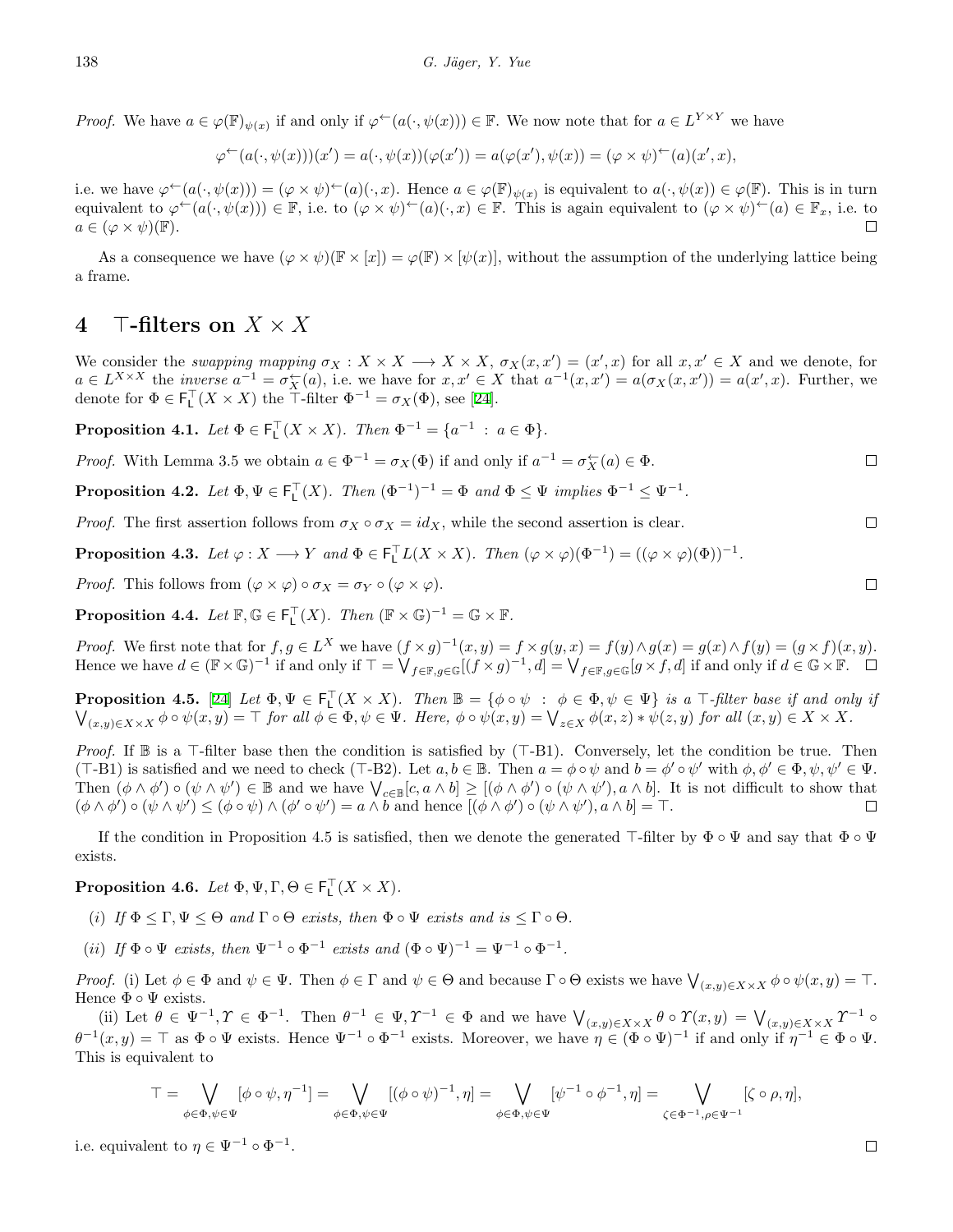**Proposition 4.7.** Let  $L = (L, \leq, *)$  be a commutative and integral quantale which is divisible or is a value quantale. *and let*  $\Phi \in \mathsf{F}_\mathsf{L}^\top(X \times X)$ *. Then*  $\Phi^{-1} \circ \Phi$  *exists.* 

*Proof.* Let  $\phi \in \Phi$ . Then

$$
\begin{aligned}\n\bigvee_{x,y\in X} \phi^{-1} \circ \phi(x,y) &= \bigvee_{x,y,z\in X} \phi^{-1}(x,z) * \phi(z,y) = \bigvee_{x,y,z\in X} \phi(z,x) * \phi(z,y) \\
&= \bigvee_{x,z\in X} \phi(z,x) * \bigvee_{y\in X} \phi(z,y) \ge \bigvee_{x,z\in X} \phi(z,x) * \phi(z,x) \\
&= \bigvee_{x,z\in X} \phi(z,x) = \top,\n\end{aligned}
$$

the last step because Φ is a *⊤*-filter and Proposition 2.1.

**Proposition 4.8.** Let  $\Phi, \Psi, \Gamma, \Theta \in \mathsf{F}_\mathsf{L}^\top(X \times X)$  and  $\varphi : X \longrightarrow Y$  be a mapping. If  $\Phi \circ \Psi$  exists, then  $(\varphi \times \varphi)(\Phi) \circ (\varphi \times \varphi)(\Psi)$ *exists and*  $(\varphi \times \varphi)(\Phi) \circ (\varphi \times \varphi)(\Psi) \leq (\varphi \times \varphi)(\Phi \circ \Psi).$ 

Proof. Let  $\eta \in (\varphi \times \varphi)(\Phi)$  and  $\rho \in (\varphi \times \varphi)(\Psi)$ . Then  $(\varphi \times \varphi)^{\leftarrow}(\eta) \in \Phi$  and  $(\varphi \times \varphi)^{\leftarrow}(\rho) \in \Psi$ . Hence  $\top = \bigvee_{(x,y) \in X \times X} (\varphi \times \varphi)(\psi)$  $\varphi(\varphi)(\eta) \circ (\varphi \times \varphi)^{\leftarrow}(\rho)(x, y) = \bigvee_{x, y, z \in X} (\varphi \times \varphi)^{\leftarrow}(\eta)(x, z) * (\varphi \times \varphi)^{\leftarrow}(\rho)(z, y) = \bigvee_{x, y, z \in X} \eta(\varphi(x), \varphi(z)) * \rho(\varphi(z), \varphi(y)) \le \bigvee_{x, y \in X} \eta \circ \rho(\varphi(x), \varphi(y)) \le \bigvee_{(u, v) \in Y \times Y} \eta \circ \rho(u, v).$  Hence  $(\varphi \times \varphi)(\Phi) \circ (\varphi \times \varphi)(\$ 

To show the inequality, we first note that for  $\phi, \psi \in L^{X \times X}$  we have

$$
(\varphi \times \varphi)(\phi) \circ (\varphi \times \varphi)(\psi)(u, v) = \bigvee_{z \in X} (\varphi \times \varphi)(\phi)(u, z) * (\varphi \times \varphi)(\psi)(z, v)
$$
  
\n
$$
= \bigvee_{z \in X} (\bigvee_{\varphi(x) = u, \varphi(y) = z} \phi(x, y)) * (\bigvee_{\varphi(x') = z, \varphi(y') = v} \psi(x', y'))
$$
  
\n
$$
\geq \bigvee_{z \in X} \bigvee_{\varphi(x) = u, \varphi(x') = z, \varphi(y') = v} \phi(x, x') * \psi(x', y')
$$
  
\n
$$
= \bigvee_{\varphi(x) = u, \varphi(y') = v} \bigvee_{x' \in X} \phi(x, x') * \psi(x', y')
$$
  
\n
$$
= \bigvee_{\varphi(x) = u, \varphi(y') = v} \phi \circ \psi(x, y')
$$
  
\n
$$
= (\varphi \times \varphi)(\phi \circ \psi)(u, v).
$$

Hence, if  $\rho \in (\varphi \times \varphi)(\Phi) \circ (\varphi \times \varphi)(\Psi)$ , then  $\top = \bigvee_{\phi \in \Phi, \psi \in \Psi} [(\varphi \times \varphi)(\phi) \circ (\varphi \times \varphi)(\psi), \rho] \leq \bigvee_{\phi \in \Phi, \psi \in \Psi} [(\varphi \times \varphi)(\phi \circ \psi), \rho]$ and this implies  $\rho \in (\varphi \times \varphi)(\Phi \circ \Psi)$ .

We will later need the following bijection.

$$
S: \left\{ \begin{array}{ccc} (X \times X) \times (Y \times Y) & \longrightarrow & (X \times Y) \times (X \times Y) \\ ((x,x'),(y,y')) & \longmapsto & ((x,y),(x',y')) \end{array} \right.
$$

**Proposition 4.9.** Let  $\Phi \in \mathsf{F}_\mathsf{L}^\top(X \times X)$  and  $\Psi \in \mathsf{F}_\mathsf{L}^\top(Y \times Y)$ . Then  $S(\Phi^{-1} \times \Psi) = (S(\Phi \times \Psi^{-1}))^{-1}$ . *Proof.* We first note that for  $\phi \in L^{X \times X}$  and  $\psi \in L^{Y \times Y}$  we have

$$
(S(\phi \times \psi))^{-1}((x_1, y_1), (x_2, y_2)) = S(\phi \times \psi)(( (x_2, y_2), (x_1, y_1))
$$
  
\n
$$
= \phi \times \psi((x_2, x_1), (y_2, y_1))
$$
  
\n
$$
= \phi(x_2, x_1) \wedge \psi(y_2, y_1)
$$
  
\n
$$
= \phi^{-1}(x_1, x_2) \wedge \psi^{-1}(y_1, y_2))
$$
  
\n
$$
= \phi^{-1} \times \psi^{-1}((x_1, x_2), (y_1, y_2))
$$
  
\n
$$
= S(\phi^{-1} \times \psi^{-1})((x_1, y_1), (x_2, y_2)).
$$

A <sup>*⊤*-filter base for  $S(\Phi^{-1} \times \Psi)$  is given by</sup>

 $\{S(\phi^{-1} \times \psi) : \phi \in \Phi, \psi \in \Psi\} = \{(S(\phi \times \psi^{-1}))^{-1} : \phi \in \Phi, \psi \in \Psi\},\$ 

which is also a  $\top$ -filter base of  $(S(\Phi \times \Psi^{-1}))^{-1}$ .

 $\Box$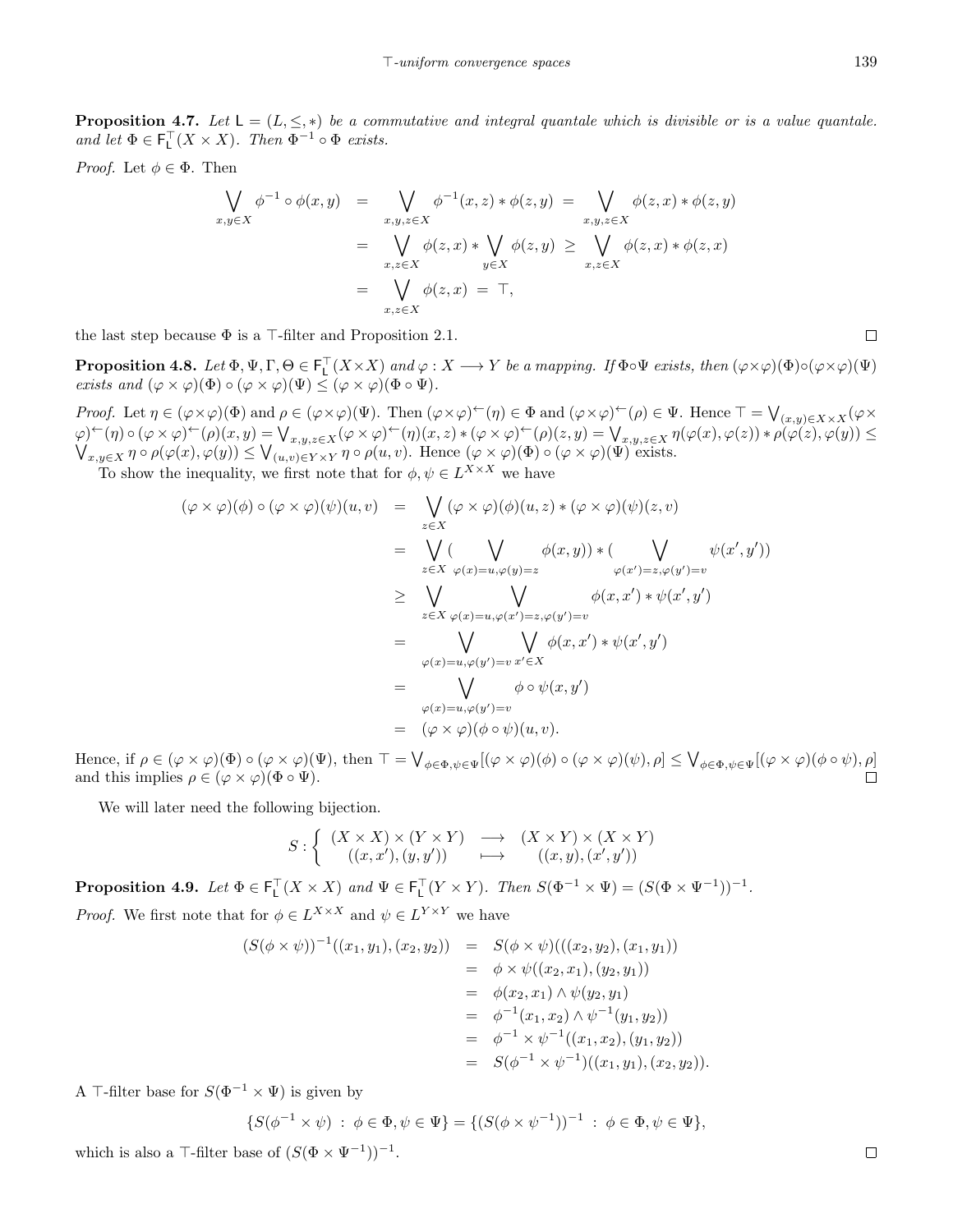**Proposition 4.10.** Let  $\Phi \in \mathsf{F}_\mathsf{L}^\top(X \times X)$  and  $\Psi \in \mathsf{F}_\mathsf{L}^\top(Y \times Y)$  and denote  $pr_X : X \times Y \longrightarrow X$  and  $pr_Y : X \times Y \longrightarrow Y$ *the projections. Then*  $\Phi \leq (pr_X \times pr_X)(S(\Phi \times \Psi))$  *and*  $\Psi \leq (pr_Y \times pr_Y)(S(\Phi \times \Psi))$ .

*Proof.* We only show the first inequality. Let  $\phi \in \Phi$ . Then  $S(\phi \times \top_{Y \times Y})$  is in the  $\top$ -filter base of  $S(\Phi \times \Psi)$  and because

$$
(pr_X \times pr_X)(S(\phi \times \top_{Y \times Y}))(x_1, x_2) = \bigvee_{y_1, y_2 \in Y} S(\phi \times \top_{Y \times Y})((x_1, y_1), (x_2, y_2))
$$
  

$$
= \bigvee_{y_1, y_2 \in Y} \phi \times \top_{Y \times Y}((x_1, x_2), (y_1, y_2))
$$
  

$$
= \bigvee_{y_1, y_2 \in Y} \phi(x_1, x_2) \wedge \top_{Y \times Y}(y_1, y_2)
$$
  

$$
= \phi(x_1, x_2),
$$

also  $\phi$  is in this *⊤*-filter base and hence in  $(pr_X \times pr_X)(S(\Phi \times \Psi))$ .

**Lemma 4.11.** [\[15](#page-15-1), Lemma 3.10] Let  $a, b \in L^{(X \times Y) \times (X \times Y)}$ . Then  $S((pr_X \times pr_X)(a) \times ((pr_Y \times pr_Y)(b)) \ge a \wedge b$ .

**Proposition 4.12.** Let  $\mathbb{H} \in \mathsf{F}_L^{\top}((X \times Y) \times (X \times Y))$ . Then  $S((pr_X \times pr_X)(\mathbb{H}) \times (pr_Y \times pr_Y)(\mathbb{H})) \leq \mathbb{H}$ .

*Proof.* For an element of the *⊤*-filter base of  $S((pr_X \times pr_X)(\mathbb{H}) \times (pr_Y \times pr_Y)(\mathbb{H}))$ , we have

$$
S((pr_X \times pr_X)(h_1) \times ((pr_Y \times pr_Y)(h_2)) \ge h_1 \wedge h_2,
$$

with  $h_1, h_2 \in \mathbb{H}$ . Both  $\mathbb{H}$  and  $S((pr_X \times pr_X)(\mathbb{H}) \times (pr_Y \times pr_Y)(\mathbb{H}))$  being T-filters, this shows that all members of the *⊤*-filter base are in H, from which the claim follows.  $\Box$ 

#### **5** *⊤***-uniform convergence spaces**

**Definition 5.1.** [\[24](#page-16-5)] *A pair*  $(X, \Lambda)$  *is called a*  $\top$ -uniform convergence space *if*  $\Lambda \subseteq \mathsf{F}_\mathsf{L}^\top (X \times X)$  *satisfies* 

 $(T$ -UCS1)  $[(x, x)] \in \Lambda$  *for all*  $x \in X$ *;* 

(*⊤*-UCS2) *If* Φ *≤* Ψ *and* Φ *∈* Λ*, then* Ψ *∈* Λ*;*

(*⊤*-UCS3) Φ *∧* Ψ *∈* Λ *whenever* Φ*,* Ψ *∈* Λ*;*

(*⊤*-UCS4) Φ *◦* Ψ *∈* Λ *whenever* Φ*,* Ψ *∈* Λ *and* Φ *◦* Ψ *exists;*

(*⊤*-UCS5) Φ*<sup>−</sup>*<sup>1</sup> *∈* Λ *whenever* Φ *∈* Λ*.*

A mapping  $\varphi : (X, \Lambda) \longrightarrow (X', \Lambda')$  is called uniformly continuous if  $(\varphi \times \varphi)(\Phi) \in \Lambda'$  whenever  $\Phi \in \Lambda$ .

It is clear that the identity mapping  $id_X : (X, \Lambda) \longrightarrow (X, \Lambda)$  is uniformly continuous and that for two uniformly continuous mappings  $\varphi: (X, \Lambda) \longrightarrow (X', \Lambda'), \psi: (X', \Lambda') \longrightarrow (X'', \Lambda'')$  the composition  $\psi \circ \varphi: (X, \Lambda) \longrightarrow (X'', \Lambda'')$  is uniformly continuous. We denote the category which has as objects the *⊤*-uniform convergence spaces and as morphisms the uniformly continuous mappings by *⊤*-UCTS.

For a constant mapping  $\varphi_0: (X, \Lambda) \longrightarrow (X', \Lambda'), \varphi_0(x) = y_0$  for all  $x \in X$ , we have for  $a \in L^{X \times X}$  that  $(\varphi_0 \times$  $\varphi_0(a)(y_1, y_2) = \bigvee_{u,v \in X} a(u,v)$  if  $y_1 = y_2 = y_0$  and  $= \perp$  otherwise. For  $b \in [(y_0, y_0)]$  we have  $b(y_0, y_0) = \perp$  and hence for any  $\Phi \in \Lambda$  and  $a \in \Phi$  we have  $b \geq (\varphi_0 \times \varphi_0)(a)$  and hence  $b \in (\varphi_0 \times \varphi_0)(\Phi)$ , i.e. we have  $[(y_0, y_0)] \leq (\varphi_0 \times \varphi_0)(\Phi)$ . Therefore, by (*⊤*-UCS1) and (*⊤*-UCS2), the constant mapping *φ*<sup>0</sup> is uniformly continuous.

**Proposition 5.2.** *The category ⊤-*UCTS *is well-fibred and topological over* SET*.*

*Proof.* There is only one  $\top$ -filter  $\Phi = [(x, x)]$  in  $\mathsf{F}_L^{\top}(\{x\} \times \{x\})$  and the set of all  $\top$ -uniform convergence structures on a set *X* is a subset of  $\{0,1\}^{(\{0,1\}^{F_L^{\perp}(X\times X)})}$ , i.e. is a set. So it is sufficient to describe the initial structures. For a family of mappings  $(\varphi_j : X \longrightarrow (X_j, \Lambda_j))_{j \in J}$  we define  $\Lambda \subseteq \mathsf{F}_\mathsf{L}^\top(X \times X)$  by

$$
\Phi \in \Lambda \iff (\varphi_j \times \varphi_j)(\Phi) \in \Lambda_j \,\forall j \in J.
$$

Then (*X,*Λ) *∈ |⊤*-UCS*|*. The axiom (*⊤*-UCS4) follows from Proposition 4.8 and (*⊤*-UCS5) follows from Proposition 4.3. The other axioms are easy. Let now  $(X', \Lambda') \in |\mathsf{T}-\mathsf{UCS}|$  and consider a mapping  $\psi : X' \longrightarrow X$  such that  $\varphi_j \circ \psi : (X', \Lambda') \longrightarrow (X_j, \Lambda_j)$  is uniformly continuous for all  $j \in J$ . For  $\Phi' \in \Lambda'$  then  $(\varphi_j \circ \psi) \times (\varphi_j \circ \psi)(\Phi') \in \Lambda_j$ for all  $j \in J$  and because  $(\varphi_j \circ \psi) \times (\varphi_j \circ \psi) = (\varphi_j \times \varphi_j) \circ (\psi \times \psi)$  we see that  $(\psi \times \psi)(\Phi') \in \Lambda$  and  $\psi$  is uniformly continuous. $\Box$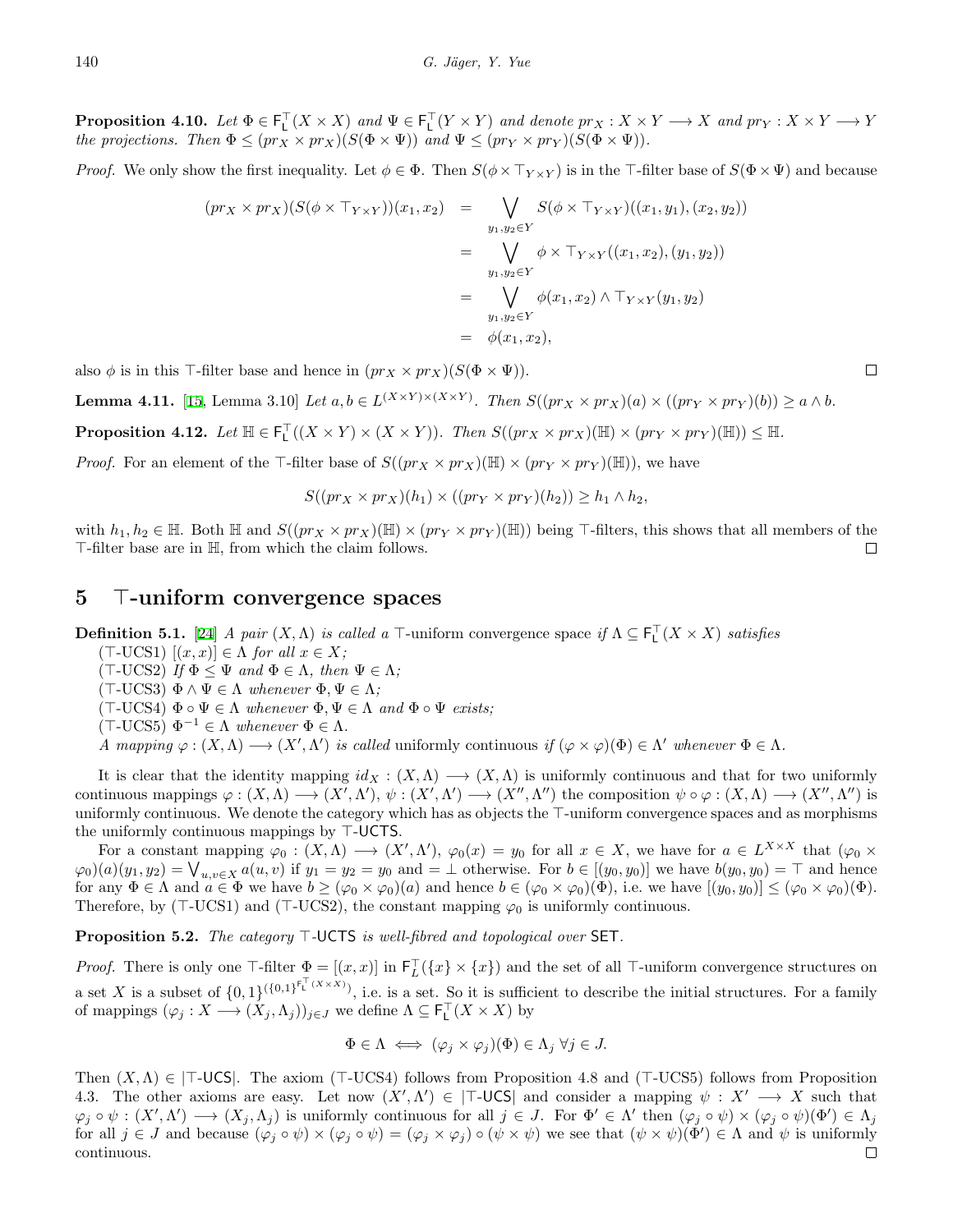We will later need the product of two  $\top$ -uniform convergence spaces  $(X, \Lambda), (Y, \Sigma)$ . This is denoted by  $(X \times Y, \Lambda \times \Sigma)$ or by  $(X, \Lambda) \times (Y, \Sigma)$  with the product structre  $\Lambda \times \Sigma$  as the initial  $\top$ -uniform convergence structure on  $X \times Y$  with respect to the projections  $pr_X: X \times Y \longrightarrow X$  and  $pr_Y: X \times Y \longrightarrow Y$ , i.e. we have  $\Phi \in \Lambda \times \Sigma$  if and only if  $(pr_X \times pr_X)(\Phi) \in \Lambda$  and  $(pr_Y \times pr_Y)(\Phi) \in \Sigma$ .

We now turn to function spaces. For  $(X, \Lambda), (X', \Lambda') \in |\mathsf{T}-\mathsf{UCS}|$  we denote

 $UC = {\varphi : (X, \Lambda) \longrightarrow (X', \Lambda')}$  uniformly continuous}*.* 

Further we denote the *evaluation mapping*  $ev : UC \times X \longrightarrow X'$ ,  $ev(\varphi, x) = \varphi(x)$  and  $S : (UC \times UC) \times (X \times X) \longrightarrow$  $(UC \times X) \times (UC \times X), S((\varphi, \psi), (x, x')) = ((\varphi, x), (\psi, x')),$  so that  $(ev \times ev) \circ S((\varphi, \psi), (x, x')) = (\varphi(x), \psi(x')).$ 

**Proposition 5.3.** Let  $L = (L, \leq, *)$  be a commutative and integral quantale which is divisible or is a value quantale. Let  $\mathbb{H}, \mathbb{K} \in \mathsf{F}_\mathsf{L}^\top (UC \times UC)$  and  $\Phi \in \mathsf{F}_\mathsf{L}^\top (X \times X)$ . If  $\mathbb{H} \circ \mathbb{K}$  exists, then  $((ev \times ev)(S(\mathbb{H} \times \Phi))) \circ ((ev \times ev)(S(\mathbb{K} \times (\Phi^{-1} \circ \Phi))))$ *exists and is*  $\leq ((ev \times ev)(S((\mathbb{H} \circ \mathbb{K}) \times \Phi))).$ 

*Proof.*It is shown in [[15\]](#page-15-1) that for  $h, k \in L^{UC \times UC}$  amd  $\phi \in L^{X \times X}$  we have

$$
(ev \times ev)(S(h \circ k) \times \phi)) \le ((ev \times ev)(S(h \times \phi))) \circ ((ev \times ev)(S(h \times (\phi^{-1} \circ \phi))))
$$
.

Therefore, if  $\eta \in ((ev \times ev)(S(\mathbb{H} \times \Phi))) \circ ((ev \times ev)(S(\mathbb{K} \times (\Phi^{-1} \circ \Phi))))$ , then

$$
T = \bigvee_{h \in \mathbb{H}, k \in \mathbb{K}, \phi \in \Phi} [((\mathrm{ev} \times \mathrm{ev})(S(h \times \phi))) \circ ((\mathrm{ev} \times \mathrm{ev})(S(h \times (\phi^{-1} \circ \phi)))) , \eta]
$$
  

$$
\leq \bigvee_{h \in \mathbb{H}, k \in \mathbb{K}, \phi \in \Phi} [(\mathrm{ev} \times \mathrm{ev})(S(h \circ k) \times \phi)), \eta],
$$

which means that  $\eta \in ((ev \times ev)(S((\mathbb{H} \circ \mathbb{K}) \times \Phi))).$ 

We now define  $\Lambda_C \subseteq \mathsf{F}_L^{\top}(UC \times UC)$  by

$$
\mathbb{H} \in \Lambda_c \iff \forall \Phi \in \mathsf{F}_\mathsf{L}^\top(X \times X) : \Phi \in \Lambda \Rightarrow (\text{ev} \times \text{ev})(S(\mathbb{H} \times \Phi)) \in \Lambda'.
$$

**Proposition 5.4.** Let  $L = (L, \leq, *)$  be a commutative and integral quantale which is divisible or is a value quantale. *Let*  $(X, \Lambda), (X', \Lambda') \in |\top \text{-UCS}|$ *. Then*  $(UC, \Lambda_C) \in |\top \text{-UCS}|$ *.* 

*Proof.*(T-UCS1) It is shown in [[15\]](#page-15-1) that for  $\phi \in L^{X \times X}$  we have  $(\varphi \times \varphi)(\phi) = (\text{ev} \times \text{ev})(S(\top_{(\varphi,\varphi)} \times \phi))$ . Hence, for  $\Phi \in \mathsf{F}_L^{\top}(X \times X)$  and  $a \in (\varphi \times \varphi)(\Phi)$ , we have  $\top = \bigvee_{\phi \in \Phi} [(\varphi \times \varphi)(\phi), a] = \bigvee_{\phi \in \Phi} [(\mathrm{ev} \times \mathrm{ev})(S(\top_{(\varphi, \varphi)} \times \phi)), a]$  and consequently  $a \in (ev \times ev)(S([(\varphi, \varphi)] \times \Phi))$ . Therefore, as  $(\varphi \times \varphi)(\Phi) \in \Lambda'$  we conclude  $(ev \times ev)(S([(\varphi, \varphi)] \times \Phi)) \in \Lambda'$ and we get  $[(\varphi, \varphi)] \in \Lambda_C$ .

(*⊤*-UCS2) and (*⊤*-UCS3)are clear.

 $(T-\text{UCS4})$  Let  $\mathbb{H}, \mathbb{K} \in \Lambda_C$  and let  $\mathbb{H} \circ \mathbb{K}$  exist and let  $\Phi \in \Lambda$ . We fix  $x \in X$ . Then, by  $(T-\text{UCS1})$ ,  $(T-\text{UCS5})$  and  $(T-\text{UCS1})$ UCS3) also  $\Phi \wedge [(x,x)], \Phi^{-1} \wedge [(x,x)] \in \Lambda$ . As  $[(x,x)] \circ [(x,x)]$  exists we conclude by (T-UCS4) that  $(\Phi^{-1} \wedge [(x,x)]) \circ (\Phi \wedge$  $[(x,x)] \in \Lambda$  and therefore, by definition of  $\Lambda_C$ ,  $(\text{ev} \times \text{ev})(S(\mathbb{H} \times (\Phi \wedge [(x,x)]))) \in \Lambda'$  and  $(\text{ev} \times \text{ev})(S(\mathbb{K} \times ((\Phi^{-1} \wedge [(x,x)]) \circ$  $(\Phi \wedge [(x,x)])))$   $\in \Lambda'$ . From Proposition 5.3 and (*⊤*-UCS2) we then conclude that also  $(\mathrm{ev} \times \mathrm{ev})(S((\mathbb{H} \circ \mathbb{K}) \times \Phi)) \in \Lambda'$ and hence  $\mathbb{H} \circ \mathbb{K} \in \Lambda_C$ .

 $(T$ -UCS5) Let  $\mathbb{H} \in \Lambda_C$ . If  $\Phi \in \Lambda$ , then  $\Phi^{-1} \in \Lambda$  and hence  $(\text{ev} \times \text{ev})(S(\mathbb{H} \times \Phi^{-1})) \in \Lambda'$ . From Proposition 4.9 we deduce  $\Lambda' \ni ((ev \times ev)(S(\mathbb{H} \times \Phi^{-1})))^{-1} = (ev \times ev)(S(\mathbb{H}^{-1} \times \Phi))$  and therefore  $\mathbb{H}^{-1} \in \Lambda_C$ .  $\Box$ 

Λ*<sup>C</sup>* is called the *⊤-uniform convergence structure of uniform continuous convergence*.

**Proposition 5.5.** Let  $L = (L, \leq, *)$  be a commutative and integral quantale which is divisible or is a value quantale. Let  $(X, \Lambda), (X', \Lambda') \in |\mathsf{T}-\mathsf{UCS}|$ . Then  $ev : (UC \times X, \Lambda_C \times \Lambda) \longrightarrow (X', \Lambda')$  is uniformly continuous.

*Proof.* Let  $\mathbb{H} \in \Lambda_C \times \Lambda$ . Then  $(pr_{UC} \times pr_{UC})(\mathbb{H}) \in \Lambda_C$  and  $(pr_X \times pr_X)(\mathbb{H}) \in \Lambda$ . The definition of  $\Lambda_C$  then yields  $(ev \times ev)(S((pr_{UC} \times pr_{UC})(\mathbb{H}) \times (pr_X \times pr_X)(\mathbb{H}))) \in \Lambda'$  and hence also the finer T-filter  $(ev \times ev)(\mathbb{H}) \in \Lambda'.$  $\Box$ 

*Y*

We consider now a mapping  $\varphi: X \times Y \longrightarrow Z$  and  $x \in X$  and we define

$$
\varphi_x : \left\{ \begin{array}{ccc} Y & \longrightarrow & Z \\ y & \longmapsto & \varphi(x,y) \end{array} \right. \quad \text{and} \quad \varphi^* : \left\{ \begin{array}{ccc} X & \longrightarrow & Z^Y \\ x & \longmapsto & \varphi_x \end{array} \right. .
$$

$$
E : \left\{ \begin{array}{ccc} Z^{X \times Y} & \longrightarrow & (Z^Y)^X \\ \varphi & \longmapsto & \varphi^* \end{array} \right.
$$

Then

$$
\mathcal{C} : \left\{ \begin{array}{ccc} Z^{\mathbf{A} \times \mathbf{r}} & \longrightarrow & (Z^{\mathbf{r}}) \\ \varphi & \longmapsto & \varphi^* \end{array} \right.
$$

is called the *exponential map*.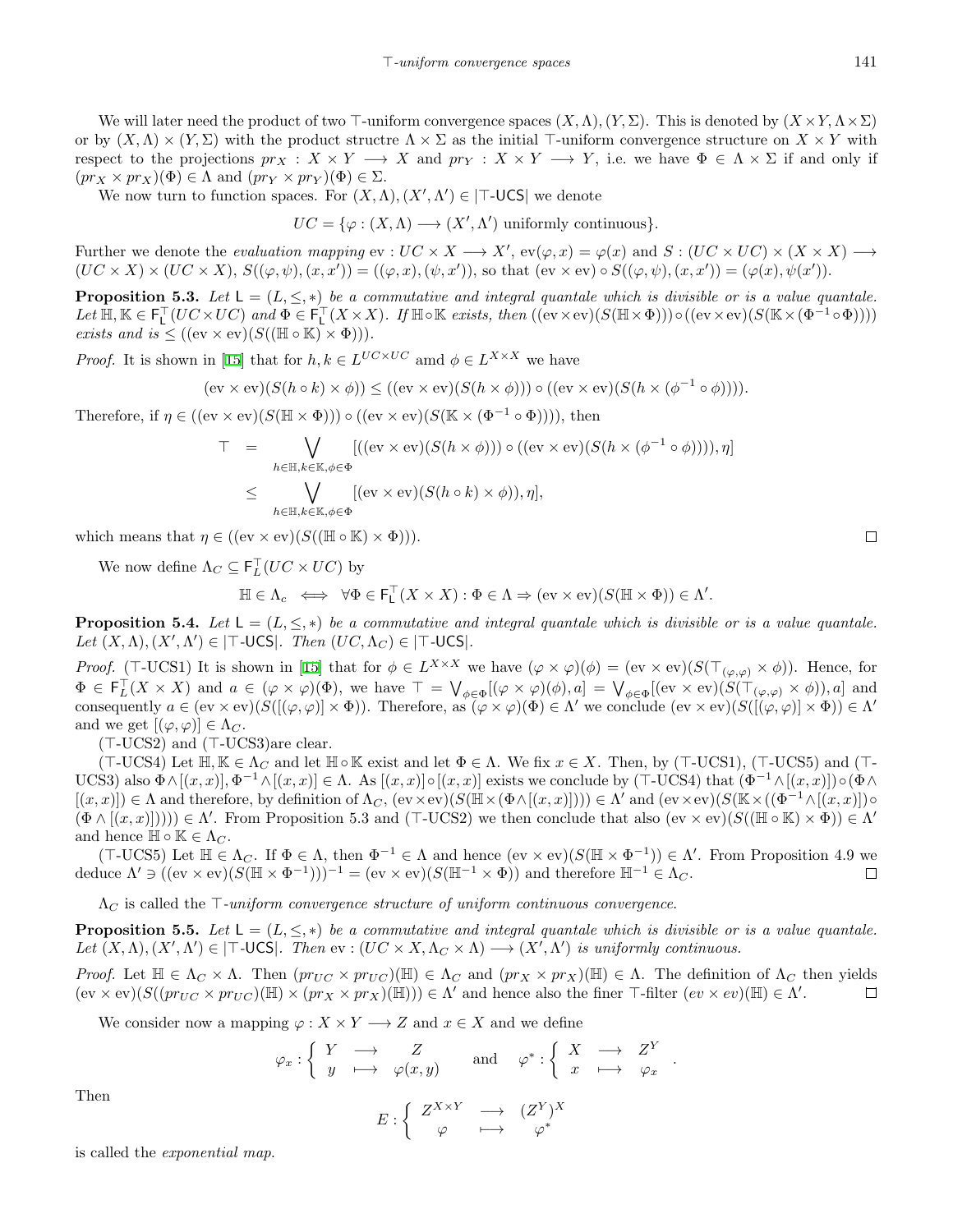**Lemma 5.6.** Let  $x \in X$  and  $\phi \in L^{X \times X}$  with  $\phi(x, x) = \top$  and  $\psi \in L^{Y \times Y}$  and  $\varphi : X \times Y \longrightarrow Z$ . Then  $(\varphi_x \times \varphi_x)(\psi) \leq$  $(\varphi \times \varphi)(S(\phi \times \psi)).$ 

*Proof.* We have for  $z_1, z_2 \in Z$ 

$$
(\varphi \times \varphi)(S(\phi \times \psi))(z_1, z_2) = \bigvee_{\varphi(x_1, y_1) = z_1, \varphi(x_2, y_2) = z_2} \phi(x_1, x_2) \wedge \psi(y_1, y_2)
$$
  
\n
$$
\geq \bigvee_{\varphi(x, y_1) = z_1, \varphi(x, y_2) = z_2} \underbrace{\phi(x, x)}_{= \top} \wedge \psi(y_1, y_2)
$$
  
\n
$$
= \bigvee_{\varphi_x(y_1) = z_1, \varphi_x(y_2) = z_2} \psi(y_1, y_2)
$$
  
\n
$$
= (\varphi_x \times \varphi_x)(\psi)(z_1, z_2).
$$

**Proposition 5.7.** Let  $x \in X$  and  $\Psi \in \mathsf{F}_\mathsf{L}^\top(Y \times Y)$  and  $\varphi : X \times Y \longrightarrow Z$ . Then  $(\varphi \times \varphi)(S([(x,x)] \times \Psi)) \leq (\varphi_x \times \varphi_x)(\Psi)$ .

*Proof.* Let  $\rho \in (\varphi \times \varphi)(S([ (x, x) ] \times \Psi))$ . Then

$$
T = \bigvee_{\phi(x,x) = \top, \psi \in \Psi} [(\varphi \times \varphi)(S(\phi \times \psi)), \rho] \leq \bigvee_{\phi(x,x) = \top, \psi \in \Psi} [(\varphi_x \times \varphi_x)(\psi), \rho],
$$

and hence  $\rho \in (\varphi_x \times \varphi_x)(\Psi)$ .

**Proposition 5.8.** Let  $\varphi: (X, \Lambda) \times (Y, \Sigma) \longrightarrow (Z, \Gamma)$  be uniformly continuous and let  $x \in X$ . Then also  $\varphi_x: (Y, \Sigma) \longrightarrow$ (*Z,* Γ) *is uniformly continuous.*

*Proof.* Let  $\Psi \in \Sigma$ . As  $[(x, x)] \in \Lambda$  and  $(pr_X \times pr_X)(S([(x, x)] \times \Psi)) \geq [(x, x)]$  and  $(pr_Y \times pr_Y)(S([(x, x)] \times \Psi)) \geq \Psi$ , then  $S([x,x]) \times \Psi \in \Lambda \times \Sigma$  and by the uniform continuity of  $\varphi$  we get  $(\varphi \times \varphi)(S([x,x]) \times \Psi) \in \Gamma$ . Proposition 5.7 then yields  $(\varphi_x \times \varphi_x)(\Psi) \in \Gamma$ .  $\Box$ 

**Proposition 5.9.** Let  $L = (L, \leq, *)$  be a commutative and integral quantale which is divisible or is a value quantale. Let  $\varphi: (X, \Lambda) \times (Y, \Sigma) \longrightarrow (Z, \Gamma)$  be uniformly continuous. Then  $E(\varphi) = \varphi^*: (X, \Lambda) \longrightarrow (UC(Y, Z), \Lambda_C)$  is uniformly *continuous.*

*Proof.* By Proposition 5.8,  $\varphi^*$  is well-defined. Let  $\Phi \in \Lambda$ . We have to show that  $(\varphi^* \times \varphi^*)(\Phi) \in \Lambda_C$ . Let  $\Psi \in \Sigma$ . As  $\varphi$ is uniformly continuous we conclude that  $(\varphi \times \varphi)(S(\Phi \times \Psi)) \in \Gamma$ . Now we note that for  $\phi \in L^{X \times X}$  and  $\psi \in L^{Y \times Y}$  we have  $(\text{ev} \times \text{ev})(S((\varphi^* \times \varphi^*)(\phi) \times \psi)) = (\varphi \times \varphi)(S(\phi \times \psi))$  [\[15](#page-15-1)]. Hence  $(\varphi \times \varphi)(S(\Phi \times \Psi)) = (\text{ev} \times \text{ev})(S((\varphi^* \times \varphi^*)(\Phi) \times \Psi))$ and by definition of  $\Lambda_C$  we get  $(\varphi^* \times \varphi^*)(\Phi) \in \Lambda_C$ .  $\Box$ 

Putting everything together, we obtain the main theorem of this section.

**Theorem 5.10.** Let  $L = (L, \leq, *)$  be a commutative and integral quantale which is divisible or is a value quantale. *Then the category ⊤-*UCS *is Cartesian closed.*

*Proof.*We have seen above that *⊤*-UCS has function spaces in the sense of [[1\]](#page-15-12). As a well-fibred topological category, it is therefore Cartesian closed.  $\Box$ 

## **6 The underlying** *⊤***-convergence space**

Let  $(X, \Lambda) \in |\mathsf{T}-\mathsf{UCS}|$ . We define  $q^{\Lambda} : \mathsf{F}_\mathsf{L}^{\mathsf{T}}(X) \longrightarrow \mathsf{P}(X)$  by  $x \in q^{\Lambda}(\mathbb{F}) \iff \mathbb{F} \times [x] \in \Lambda$ .

**Proposition 6.1.** Let 
$$
(X, \Lambda) \in |\top\text{-UCS}|
$$
. Then  $(X, q^{\Lambda})$  is a  $\top$ -limit space [6], i.e. satisfies the axioms  
( $\top$ -LS1)  $x \in q^{\Lambda}([x])$  for all  $x \in X$ ;  
( $\top$ -LS2)  $q^{\Lambda}(\mathbb{F}) \subseteq q^{\Lambda}(\mathbb{G})$  whenever  $\mathbb{F} \leq \mathbb{G}$ ;  
( $\top$ -LS3) $q^{\Lambda}(\mathbb{F}) \cap q^{\Lambda}(\mathbb{G}) \subseteq q^{\Lambda}(\mathbb{F} \wedge \mathbb{G})$ .

*Proof.* (*⊤*-LS1) follows as  $[x] \times [x] = [(x, x)]$ , (*⊤*-LS2) follows as  $\mathbb{F} \leq \mathbb{G}$  implies  $\mathbb{F} \times [x] \leq \mathbb{G} \times [x]$  and (*⊤*-LS3) finally follows from  $(\mathbb{F} \times [x]) \wedge (\mathbb{G} \times [x]) = (\mathbb{F} \wedge \mathbb{G}) \times [x].$  $\Box$ 

 $\Box$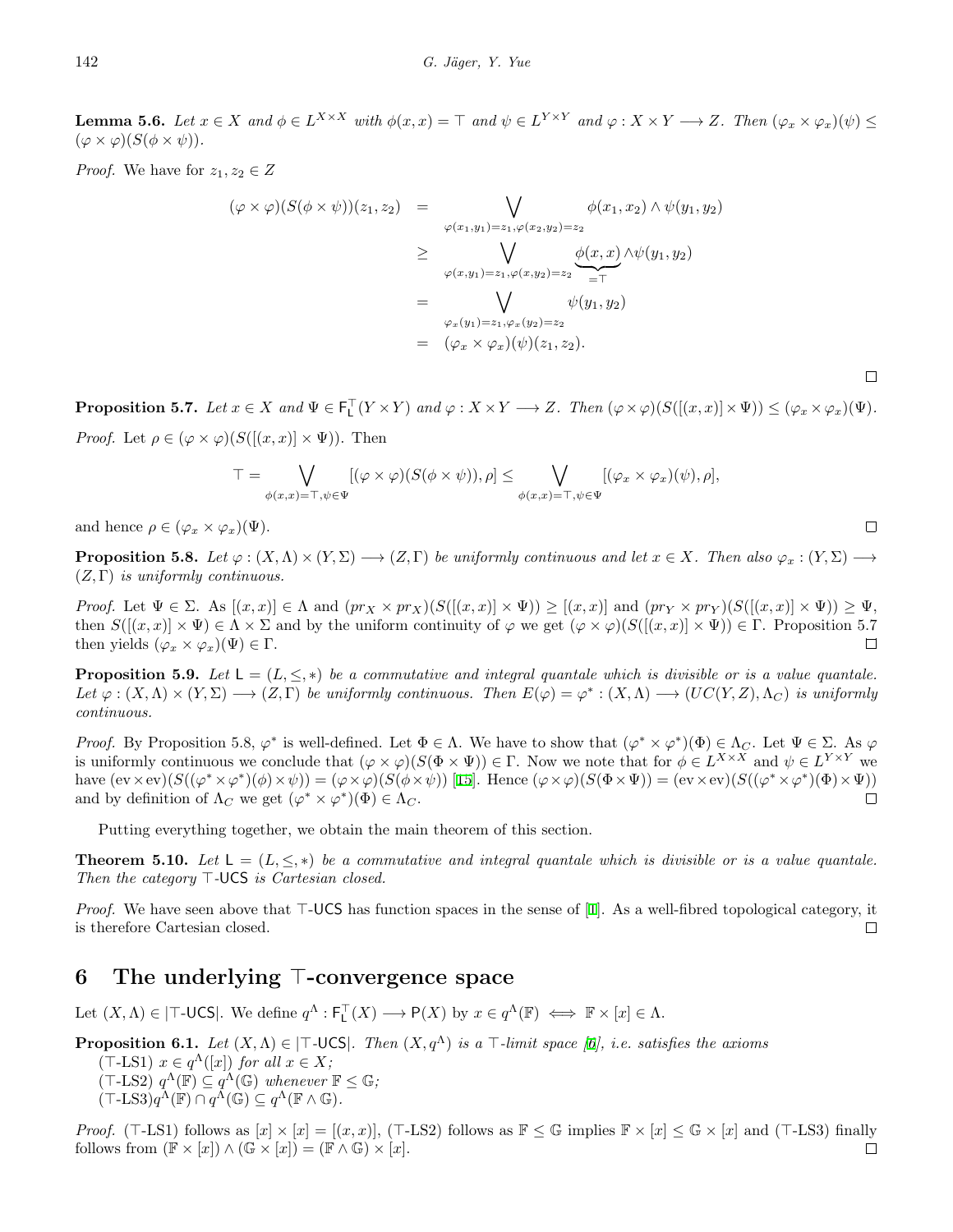**Proposition 6.2.** Let  $\varphi(X, \Lambda) \longrightarrow (X', \Lambda')$  be uniformly continuous. Then  $\varphi : (X, q^{\Lambda}) \longrightarrow (X', q^{\Lambda'})$  is continuous, i.e.  $\varphi(x) \in q^{\Lambda'}(\varphi(\mathbb{F}))$  *whenever*  $x \in q^{\Lambda}(\mathbb{F})$ *.* 

*Proof.* This follows from  $(\varphi \times \varphi)(\mathbb{F} \times [x]) = \varphi(\mathbb{F}) \times \varphi([x]) = \varphi(\mathbb{F}) \times [\varphi(x)].$ 

Denoting the category of *⊤*-limit spaces with continuous mappings as morphisms by *⊤*-LS, we have a functor

$$
\mathsf{H}:\left\{ \begin{array}{ccc} \mathsf{T}\text{-}\mathsf{UCS} & \longrightarrow & \mathsf{T}\text{-}\mathsf{LS} \\ (X,\Lambda) & \longmapsto & (X,q^\Lambda) \\ \varphi & \longmapsto & \varphi \end{array} \right.
$$

The category *⊤*-LS is topological and initial constructions are done as follows[[6\]](#page-15-3). For a source (*φ<sup>j</sup>* : *X −→*  $(X_j, q_j)$ <sub>*j*</sub>∈*J*, the initial structure *q* on *X* is defined by

$$
x \in q(\mathbb{F}) \iff \varphi_j(x) \in q_j(\varphi_j(\mathbb{F}))
$$
 for all  $j \in J$ .

The functor H preserves initial constructions.

**Proposition 6.3.** Let  $(\varphi_i : X \to (X_i, \Lambda_i))_{i \in J}$  be a source in T-UCS and let  $\Lambda$  be the initial structure on X. Then *q*<sup> $Λ$ </sup> *is the initial structure in*  $T$ -LS *for the source* ( $\varphi_j : X \longrightarrow (X_j, q^{\Lambda_j})_{j \in J}$ *.* 

*Proof.* Let q be the initial structure for the source  $(\varphi_j : X \longrightarrow (X_j, q^{\Lambda_j}))_{j \in J}$ . We then have  $x \in q(\mathbb{F})$  if and only if  $\varphi_j(x) \in q^{\Lambda_j}(\varphi_j(\mathbb{F}))$  for all  $j \in J$  if and only if  $(\varphi_j \times \varphi_j)(\mathbb{F} \times [x]) = \varphi_j(\mathbb{F}) \times \varphi_j([x]) \in \Lambda_j$  for all  $j \in J$  if and only if  $\mathbb{F} \times [x] \in \Lambda$  if and only if  $x \in q^{\Lambda}(\mathbb{F})$ .  $\Box$ 

#### **7 Example: Probabilistic uniform spaces**

**Definition 7.1.** [\[11](#page-15-6), [28](#page-16-6)]  $A \top$ *-filter*  $U \in \mathsf{F}_\mathsf{L}^\top(X \times X)$  *is called a* probabilistic uniformity on *X if* 

(*⊤*-U1) *U*(*x, x*) = *⊤ for all U ∈ U, x ∈ X;*

 $(T$ -U2)  $\bigvee_{V \in \mathcal{U}} [V \circ V, U] = \top$  *for all*  $U \in \mathcal{U}$ *;* 

 $(T$ -U3)  $U^{-1}$  ∈ U for all  $U \in \mathcal{U}$ .

*The pair*  $(X, U)$  *is called a* probabilistic uniform space. A mapping  $\varphi : (X, U) \longrightarrow (X', U')$  *is called* uniformly continuous if  $(\varphi \times \varphi) \leftarrow (U') \in \mathcal{U}$  whenever  $U' \in \mathcal{U}'$ . The category of probabilistic uniform spaces with uniformly *continuous mappings is denoted by ⊤-*UNIF*.*

The axioms can also be written more concisely as follows. ( $\top$ -U1)  $\mathcal{U} \leq [(x, x)]$  for all  $x \in X$ ; ( $\top$ -U2)  $\mathcal{U} \leq \mathcal{U} \circ \mathcal{U}$ and ( $\top$ -U3)  $\mathcal{U} \leq \mathcal{U}^{-1}$ , and the uniform continuity of a mapping  $\varphi : (X, \mathcal{U}) \longrightarrow (X', \mathcal{U}')$  can be characterized by  $(\varphi \times \varphi)(\mathcal{U}) \geq \mathcal{U}'$ .

For a probabilistic uniform space  $(X, \mathcal{U})$  we define  $\Lambda^{\mathcal{U}} = \{ \Phi \in \mathsf{F}_\mathsf{L}^\top (X \times X) : \mathcal{U} \leq \Phi \}.$ 

**Proposition 7.2.** *Let*  $(X, \mathcal{U}) \in |\mathsf{T}$ *-UNIF* $|$ *. Then*  $(X, \Lambda^{\mathcal{U}}) \in |\mathsf{T}$ *-UCS* $|$ *.* 

*Proof.* The proof is easy.

**Proposition 7.3.** Let  $(X, \mathcal{U}), (X', \mathcal{U}') \in |\top\text{-UNIF}|$  and let  $\varphi : (X, \mathcal{U}) \longrightarrow (X', \mathcal{U}')$  be uniformly continuious. Then  $\varphi : (X, \Lambda^{\mathcal{U}}) \longrightarrow (X', \Lambda^{\mathcal{U}'})$  *is uniformly continuous.* 

*Proof.* Let  $\Phi \in \Lambda^{\mathcal{U}}$ . Then  $\Phi \geq \mathcal{U}$  and hence  $(\varphi \times \varphi)(\Phi) \geq (\varphi \times \varphi)(\mathcal{U}) \geq \mathcal{U}'$  and therefore  $(\varphi \times \varphi)(\Phi) \in \Lambda^{\mathcal{U}'}$ .  $\Box$ 

As a result, we can define a functor

$$
\mathsf{F}: \left\{ \begin{array}{ccc} \mathsf{T}\text{-}\mathsf{UNIF} & \longrightarrow & \mathsf{T}\text{-}\mathsf{UCS} \\ (X,\mathcal{U}) & \longmapsto & (X,\Lambda^{\mathcal{U}}) \\ \varphi & \longmapsto & \varphi \end{array} \right. .
$$

We consider now  $(X, \Lambda) \in |\mathsf{T}-\mathsf{UCS}|$  and define  $\mathcal{U}^{\Lambda} = \bigwedge_{\Phi \in \Lambda} \Phi$ . A  $\mathsf{T}-\text{uniform convergence space } (X, \Lambda)$  for which  $\mathcal{U}^{\Lambda} \in$ Λ is called a *principal ⊤-uniform convergence space*. We denote the subcategory of principal *⊤*-uniform convergence spaces by  $\top$ -PUCS. Clearly, for a probabilistic uniform space  $(X, \mathcal{U})$ , the space  $(X, \Lambda^{\mathcal{U}})$  is principal and we have  $U^{(\Lambda^U)} = U$ . Hence the functor **F** actually ranges in *⊤*-PUCS.

**Proposition 7.4.** *For a principal ⊤-uniform convergence space,* (*X, U* <sup>Λ</sup>) *is a probabilistic uniform space.*

 $\Box$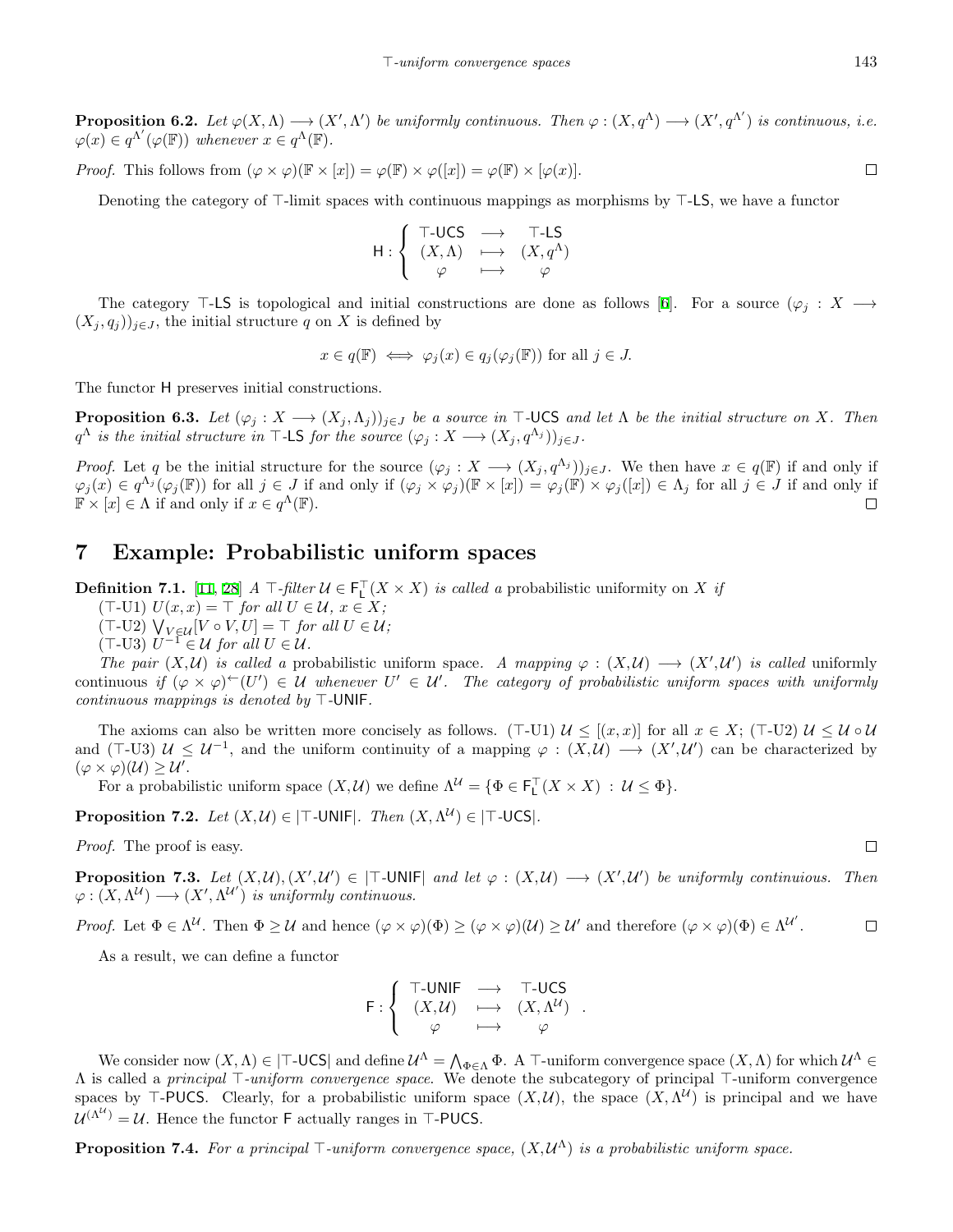*Proof.* ( $\top$ -U1) As  $[(x, x)] \in \Lambda$  we have  $\mathcal{U}^{\Lambda} \leq [(x, x)]$ .

 $(T-U2)$  We have  $\mathcal{U}^{\Lambda} \in \Lambda$ . Because  $\mathcal{U}^{\Lambda} \leq [(x,x)]$ , then  $\mathcal{U}^{\Lambda} \circ \mathcal{U}^{\Lambda}$  exists and hence  $\mathcal{U}^{\Lambda} \circ \mathcal{U}^{\Lambda} \in \Lambda$ . This implies *U* <sup>Λ</sup> *≤ U*<sup>Λ</sup> *◦ U*<sup>Λ</sup>.

 $(T$ -U3)  $\mathcal{U}^{\Lambda} \in \Lambda$  implies  $(\mathcal{U}^{\Lambda})^{-1} \in \Lambda$  and therefore  $\mathcal{U}^{\Lambda} \leq (\mathcal{U}^{\Lambda})^{-1}$ .  $\Box$ 

**Proposition 7.5.** Let  $(X, \Lambda), (X', \Lambda') \in |T\text{-UCS}|$  be principal and let  $\varphi : (X, \Lambda) \longrightarrow (X', \Lambda')$  be uniformly continuous. *Then*  $\varphi : (X, \mathcal{U}^{\Lambda}) \longrightarrow (X', \mathcal{U}^{\Lambda'})$  *is uniformly continuous.* 

*Proof.* Let  $U' \in \mathcal{U}^{\Lambda'}$ . Then  $U' \in \Psi$  for all  $\Psi \in \Lambda'$  and hence  $U' \in (\varphi \times \varphi)(\Phi)$  for all  $\Phi \in \Lambda$ . We conclude  $U' \in \mathcal{U}$  $\bigwedge_{\Phi\in\Lambda}(\varphi\times\varphi)(\Phi)=(\varphi\times\varphi)(\bigwedge_{\Phi\in\Lambda}\Phi)=(\varphi\times\varphi)(\mathcal{U}^{\Lambda}).$  Hence  $(\varphi\times\varphi)^{\leftarrow}(U')\in(\varphi\times\varphi)^{\leftarrow}((\varphi\times\varphi)(\mathcal{U}^{\Lambda}))\leq\mathcal{U}^{\Lambda}.$  $\Box$ 

As a result, we have a functor

$$
\mathsf{G}:\left\{ \begin{array}{ccc}\mathsf{T}\text{-PUCS} & \longrightarrow & \mathsf{T}\text{-}\mathsf{UNIF} \\ (X,\Lambda) & \longmapsto & (X,\mathcal{U}^\Lambda) \\ \varphi & \longmapsto & \varphi \end{array} \right. .
$$

**Proposition 7.6.** *Let*  $(X, \Lambda) \in \mathcal{T}$ -UCS*. Then*  $\Lambda^{(\mathcal{U}^{\Lambda})} \leq \Lambda$  *and if*  $(X, \Lambda)$  *is principal, then*  $\Lambda = \Lambda^{(\mathcal{U}^{\Lambda})}$ *.* 

*Proof.* If  $\Phi \in \Lambda$ , then  $\Phi \geq U^{\Lambda}$  and hence  $\Phi \in \Lambda^{(\mathcal{U}^{\Lambda})}$ . If  $(X, \Lambda)$  is principal, then  $\Phi \in \Lambda$  is equivalent to  $\Phi \geq U^{\Lambda}$  which is equivalent to  $\Phi \in \Lambda^{(\mathcal{U}^{\Lambda})}$ .  $\Box$ 

**Theorem 7.7.** *The category ⊤-*UNIF *is isomorphic with the category ⊤-*PUCS *and the latter is a reflective subcategory of ⊤-*UCS*.*

**Remark 7.8** (Convergence in *⊤*-UNIF)**.** *For* (*X, U*) *∈ |⊤-*UNIF*| there is a natural ⊤-limit structure. We define*

$$
x \in q^{\mathcal{U}}(\mathbb{F}) \iff x \in q^{\Lambda^{\mathcal{U}}}(\mathbb{F}) \iff \mathbb{F}_x = \mathbb{F} \times [x] \geq \mathcal{U}.
$$

Now we note that  $\{u(\cdot,x) : u \in \mathcal{U}\}\$  is a  $\top$ -filter base [[29\]](#page-16-4) and we denote  $\mathcal{U}(x)$  the generated  $\top$ -filter. Then we have  $\mathcal{U} \leq \mathbb{F}_x$  if and only if  $\mathcal{U}(x) \leq \mathbb{F}$ : If  $\mathcal{U} \leq \mathbb{F}_x$  and  $a \in \mathcal{U}(x)$ , then  $\top = \bigvee_{u \in \mathcal{U}} [u(\cdot,x),a] \leq \bigvee_{d(\cdot,x) \in \mathbb{F}} [d(\cdot,x),a] \leq \bigvee_{f \in \mathbb{F}} [f,a]$ and hence  $a \in \mathbb{F}$ . Conversely, if  $\mathcal{U}(x) \leq \mathbb{F}$  and  $u \in \mathcal{U}$ , then  $u(\cdot, x) \in \mathcal{U}(x) \subseteq \mathbb{F}$  and hence  $u \in \mathbb{F}_x$ .

So we have  $x \in q^{\mathcal{U}}(\mathbb{F})$  if and only if  $\mathcal{U}(x) \leq \mathbb{F}$ . Note that  $\mathcal{U}(x)$  is a so-called conical  $\top$ -neighbourhood filter of x, *see* [[29\]](#page-16-4)*. This means that the convergence in a probabilistic uniform space is the convergence of a fuzzy topological space with conical neighbourhood systems [\[16](#page-15-13)], see also [[19\]](#page-16-10).*

#### **8 Example:** L**-metric spaces**

An L-metric space is a pair  $(X, d)$  of a set X and an L-metric  $d: X \times X \longrightarrow L$  such that

(LM1)  $d(x, x) = \top$  for all  $x \in X$  (*reflexivity*);

(LM2)  $d(x, y) * d(y, z) \leq d(x, z)$  for all  $x, y, z \in X$  (*transitivity*).

A mapping between two L-metric spaces,  $f : (X, d) \longrightarrow (X', d')$  is called an L-metric morphism if  $d(x_1, x_2) \leq$  $d'(f(x_1), f(x_2))$  for all  $x_1, x_2 \in X$ . If the L-metric satisfies  $d(x, y) = d(y, x)$  for all  $x, y \in X$ , it is called symmetric. We denote the category of symmetric L-metric spaces with L-metric morphisms by sL-MET.

Other names for L-metric spaces are *continuity spaces* [\[7](#page-15-5)], L*-categories* [[17,](#page-16-11) [14](#page-15-8)], or L*-preordered sets* [\[30](#page-16-12)]. In case  $L = \{0, 1\}$ , an L-metric space is a preordered set. If  $L = ([0, \infty], \geq, +)$ , an L-metric space is a quasimetric space. If  $\mathsf{L} = (\Delta^+, \leq, *),$  $\mathsf{L} = (\Delta^+, \leq, *),$  $\mathsf{L} = (\Delta^+, \leq, *),$  an L-metric space is a probabilistic quasimetric space, see [[7\]](#page-15-5).

Classically, a metric space induces a uniform convergence space by defining  $\Phi \in \Lambda^d$  if  $\Phi$  is finer than the uniformity on X generated by the sets  $B^d(\epsilon) = \{(x, y) : d(x, y) < \epsilon\}$ , i.e. if for all  $\epsilon > 0$  there is  $\phi \in \Phi$  such that  $\phi \subseteq B^d(\epsilon)$ . Using Lawvere's quantale  $L = ([0, \infty], \geq, +)$ , this can be "translated" as

$$
\Phi\in \Lambda^d \iff \forall \epsilon\lhd \top: \bigvee_{\phi\in \Phi}\bigwedge_{(x,y)\in X\times X} (\phi(x,y)\rightarrow d(x,y)) \rhd \epsilon.
$$

As  $L = [0, \infty]$  is completely distributive, this is equivalent to

$$
\Phi \in \Lambda^d \iff \bigvee_{\phi \in \Phi} [\phi, d] = \top,
$$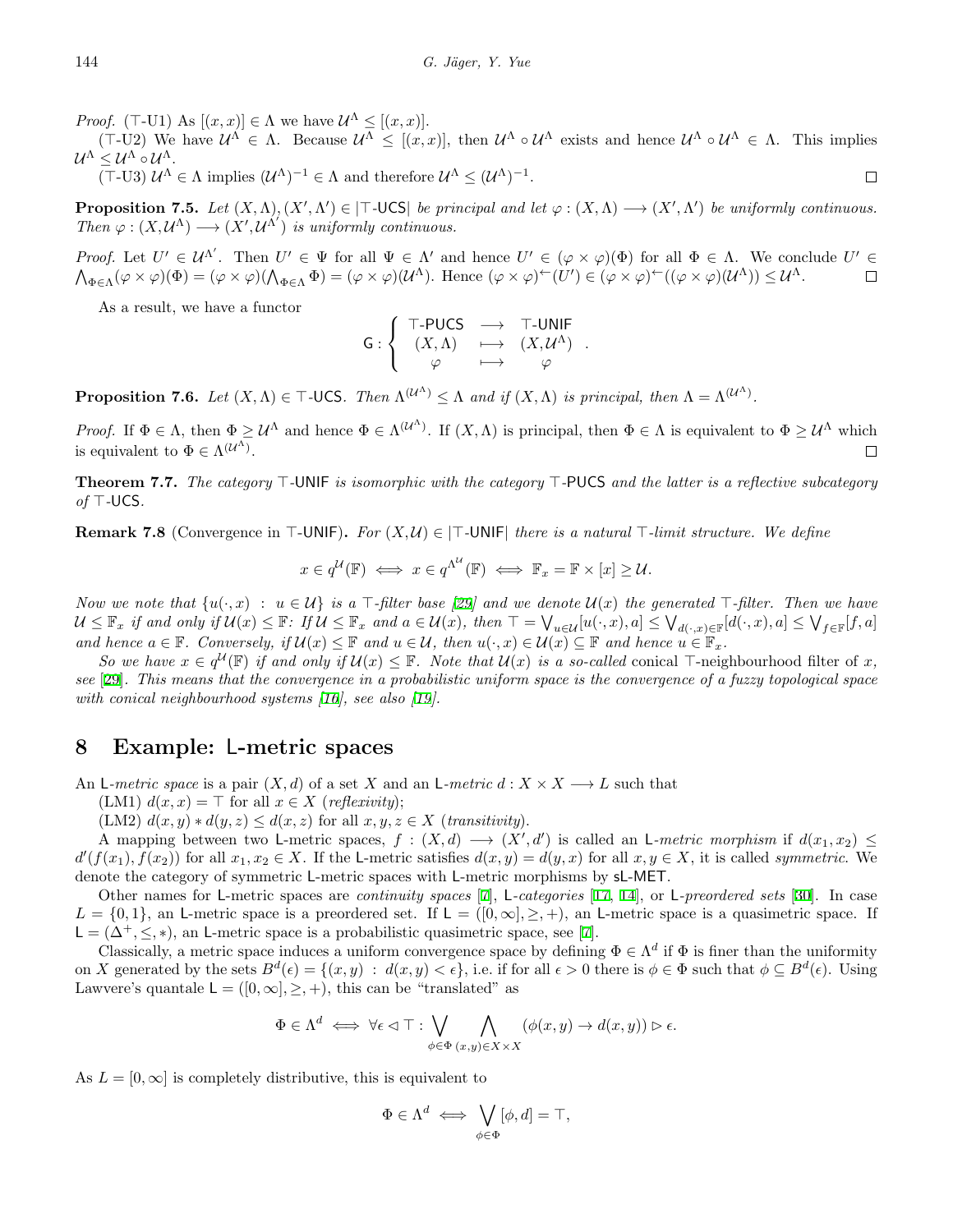which is, Φ being a *⊤*-filter, the same as

$$
\Phi \in \Lambda^d \iff d \in \Phi.
$$

Hence, for a general symmetric L-metric space, we define  $\Lambda^d$  in this way:  $\Phi \in \Lambda^d$  if  $d \in \Phi$ .

We note that  $[d] = \{a \in L^{X \times X} : d \leq a\}$  is a T-filter and that  $d \in \Phi$  is equivalent to  $[d] \leq \Phi$ . In this way, the L-metric generates a probabilistic uniformity  $\mathcal{U}^d = [d]$ .

**Proposition 8.1.** Let  $(X, d)$  be a symmetric L-metric space. Then  $\mathcal{U}^d = [d]$  is a probabilistic uniformity.

*Proof.* ( $\top$ -U0) We have  $U \in [d]$  if  $d \leq U$  and by (LM1) then  $U(x, x) \geq d(x, x) = \top$ .

 $(T-U1)$  The transitivity (LM2) implies  $d \circ d(x,y) = \bigvee_{z \in X} d(x,z) * d(z,y) \leq d(x,y)$  for all  $x, y \in X$ , i.e. we have  $d \circ d \leq d$ . For  $U \in [d]$ , then  $d \circ d \leq d \leq U$  and hence  $\bigvee_{V \in [d]} [V \circ V, U] \geq [d \circ d, U] = \top$ .

 $(T-U3)$  If  $U \in [d]$ , then  $d \leq U$ . The symmetry yields  $d^{-1}(x,y) = d(y,x) = d(x,y)$  and hence  $d = d^{-1} \leq U^{-1}$  and *U <sup>−</sup>*<sup>1</sup> *∈* [*d*].  $\Box$ 

**Proposition 8.2.** Let  $(X, d), (X', d')$  be symmetric L-metric spaces and let  $\varphi : X \longrightarrow X'$  be an L-metric morphism. *Then*  $\varphi : (X, [d]) \longrightarrow (X', [d'])$  *is uniformly continuous.* 

*Proof.* Let  $U' \in [d']$ . Then  $d' \leq U'$  and hence  $d \leq (\varphi \times \varphi)^{\leftarrow}(d') \leq (\varphi \times \varphi)^{\leftarrow}(U')$  and  $(\varphi \times \varphi)^{\leftarrow}(U') \in [d]$ .  $\Box$ 

Hence we have a functor

$$
\mathsf{D}: \left\{ \begin{array}{ccc} \mathsf{s}\mathsf{L}\text{-}\mathsf{MET} & \longrightarrow & \mathsf{T}\text{-}\mathsf{UNIF} \\ (X,d) & \longmapsto & (X,[d]) \\ \varphi & \longmapsto & \varphi \end{array} \right. .
$$

Clearly, for  $d \neq d'$  we have  $[d] \neq [d']$ , i.e. the functor D is injective on objects.

**Remark 8.3** (Convergence for sL-MET)**.** *We can define a ⊤-limit structure for a symmetric* L*-metric space* (*X, d*) *in a* natural way by defining  $x \in q^d(\mathbb{F}) \iff \mathbb{F} \times [x] \geq [d]$ . This is equivalent to  $x \in q^d(\mathbb{F}) \iff d(\cdot, x) \in \mathbb{F} \iff [d(\cdot, x)] \leq \mathbb{F}$ .

#### **9 Embedding** *⊤***-**UCS **into** sL**-**UCS

In this section we assume that the underlying lattice  $(L, \leq)$  is a frame.

**Definition 9.1.** [\[13](#page-15-14)] *A mapping*  $\mathcal{F}: L^X \longrightarrow L$  *is a* stratified L-filter *on X if*  $\mathcal{F}$  *satisfies:* 

 $(\text{LF}0) \ \mathcal{F}(\top_X) = \top, \quad \mathcal{F}(\bot_X) = \bot,$ 

 $(LF1)$   $a_1, a_2 \in L^X$ ,  $a_1 \le a_2 \Longrightarrow \mathcal{F}(a_1) \le \mathcal{F}(a_2)$ ,

(LF2)  $\mathcal{F}(a_1) \wedge \mathcal{F}(a_2) \leq \mathcal{F}(a_1 \wedge a_2)$  *for all*  $a_1, a_2 \in L^X$ *,* 

(LFS) *for all*  $\alpha \in L$ *, for all*  $a \in L^X$ ,  $\alpha * \mathcal{F}(a) \leq \mathcal{F}(\alpha_X * a)$ *.* 

The point filter  $[x]_s : L^X \longrightarrow L, a \longmapsto a(x)$  is a stratified L-filter for every  $x \in X$ .

The set of all stratified L-filters on *X* is denoted by  $\mathsf{F}_{\mathsf{L}}^s(X)$ . On  $\mathsf{F}_{\mathsf{L}}^s(X)$ , a partial order can be defined by:  $\mathcal{F} \leq$  $G \iff \mathcal{F}(a) \leq \mathcal{G}(a) \quad \forall \ a \in L^X.$ 

Let X and Y be sets,  $\varphi: X \longrightarrow Y$  and  $\mathcal{F} \in F_{L}^{s}(X)$ . The *image of* F under  $\varphi, \varphi^{\rightarrow}(\mathcal{F}): L^{Y} \longrightarrow L$ , is always a stratifiedL-filter on Y and is defined as follows [[13\]](#page-15-14). For  $a \in L^Y$  we define  $\varphi^{\rightarrow}(\mathcal{F})(a) = \mathcal{F}(\varphi^{\leftarrow}(a)) = \mathcal{F}(a \circ \varphi)$ . It is straightforward to deduce that  $\varphi([x]_s) = [\varphi(x)]_s$ .

Further, we define for  $\Phi, \Psi \in \mathsf{F}_L^s(X \times X)$ , the stratified L-filters  $\Phi^{-1}$  and  $\Phi \circ \Psi$  by  $\Phi^{-1}(a) = \Phi(a^{-1})$  and  $\Phi \circ \Psi(a) =$  $\bigvee_{a_1 \circ a_2 \leq a} \Phi(a_1) * \Psi(a_2), [4, 15].$  $\bigvee_{a_1 \circ a_2 \leq a} \Phi(a_1) * \Psi(a_2), [4, 15].$  $\bigvee_{a_1 \circ a_2 \leq a} \Phi(a_1) * \Psi(a_2), [4, 15].$  $\bigvee_{a_1 \circ a_2 \leq a} \Phi(a_1) * \Psi(a_2), [4, 15].$  $\bigvee_{a_1 \circ a_2 \leq a} \Phi(a_1) * \Psi(a_2), [4, 15].$  $\bigvee_{a_1 \circ a_2 \leq a} \Phi(a_1) * \Psi(a_2), [4, 15].$  $\bigvee_{a_1 \circ a_2 \leq a} \Phi(a_1) * \Psi(a_2), [4, 15].$ 

In the sequel, we need to pass from  $\top$ -filters to stratified L-filters and vice versa. We define, for  $\mathbb{F} \in \mathsf{F}_\mathsf{L}^\top(X)$  the stratifiedL-filter  $\mathcal{F}_{\mathbb{F}}$  by  $\mathcal{F}_{\mathbb{F}}(a) = \bigvee_{b \in \mathbb{F}} [b, a]$ , see [[13\]](#page-15-14).

**Proposition 9.2.** Let  $\mathbb{F}, \mathbb{G} \in \mathsf{F}_\mathsf{L}^\top(X)$ ,  $\Phi, \Psi \in \mathsf{F}_\mathsf{L}^\top(X \times X)$ ,  $x \in X$  and let  $\varphi : X \longrightarrow Y$  be a mapping. Then we have

- (*i*)  $\mathcal{F}_{[x]} = [x]_s;$
- $(iii)$   $\mathbb{F} \leq \mathbb{G}$  *implies*  $\mathcal{F}_{\mathbb{F}} \leq \mathcal{F}_{\mathbb{G}}$ ;
- $(iii)$   $\mathcal{F}_{\mathbb{F}\wedge\mathbb{G}} = \mathcal{F}_{\mathbb{F}} \wedge \mathcal{F}_{\mathbb{G}}$ ;
- $(iv)$   $\mathcal{F}_{\Phi} \circ \mathcal{F}_{\Psi} \leq \mathcal{F}_{\Phi \circ \Psi}$ ;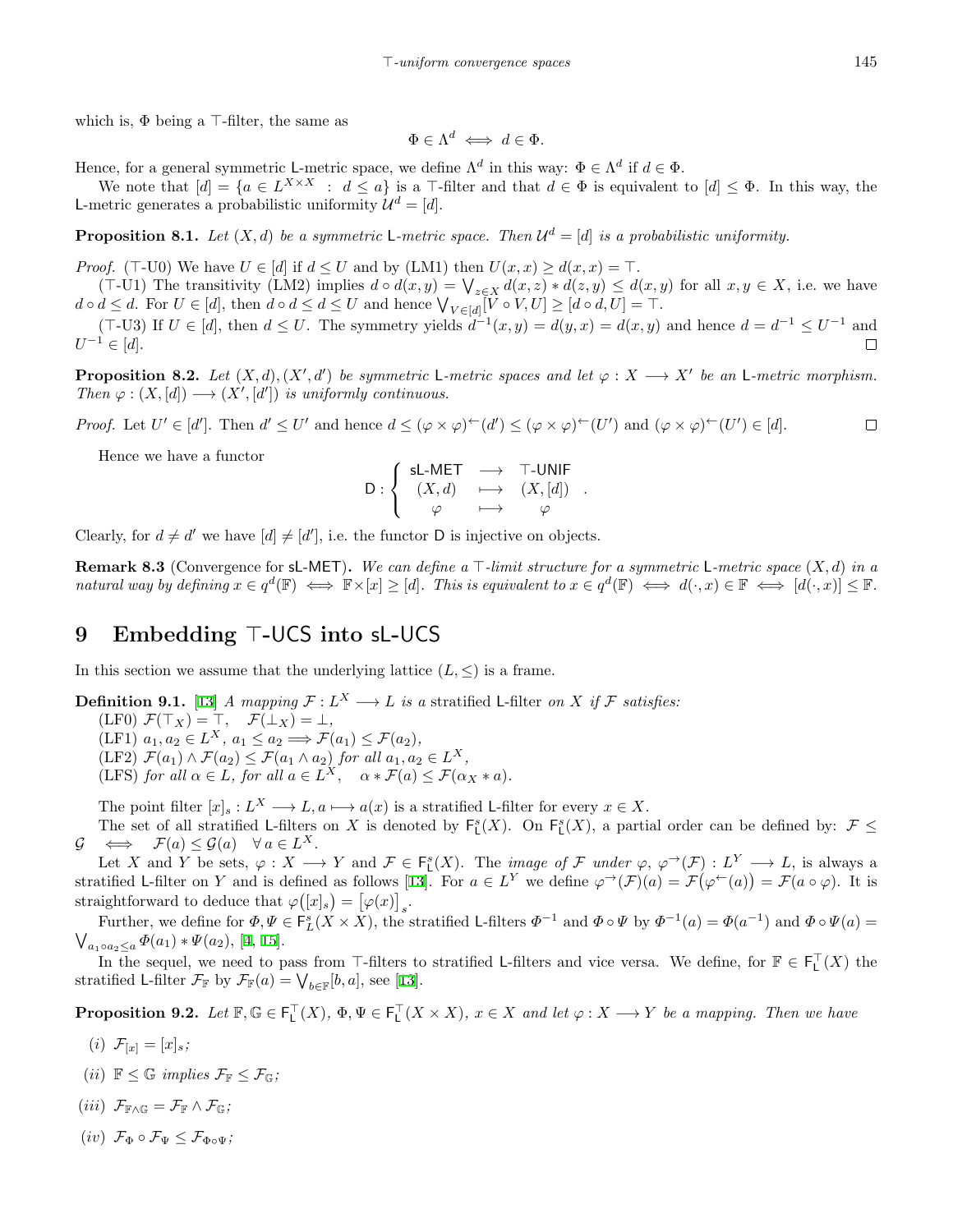- $(v)$   $\mathcal{F}_{\mathbb{F}^{-1}} = (\mathcal{F}_{\mathbb{F}})^{-1}$ ;
- $(vi) \varphi(\mathcal{F}_{\mathbb{F}}) = \mathcal{F}_{\varphi(\mathbb{F})}.$

*Proof.* We prove (iv) and (vi). For (iv), let  $\Phi, \Psi \in \mathsf{F}_\mathsf{L}^\mathsf{T}(X \times X)$  such that  $\Phi \circ \Psi$  exists. Then, for  $a \in L^{X \times X}$  we have

$$
\mathcal{F}_{\Phi} \circ \mathcal{F}_{\Psi}(a) = \bigvee_{\phi \circ \psi \leq a} \mathcal{F}_{\Phi}(\phi) * \mathcal{F}_{\Psi}(\psi) = \bigvee_{\phi \circ \psi \leq a} \bigvee_{\phi' \in \Phi} [\phi', \phi] * \bigvee_{\psi' \in \Psi} [\psi', \psi]
$$
  
\n
$$
= \bigvee_{\phi \circ \psi \leq a} \bigvee_{\phi' \in \Phi, \psi' \in \Psi} [\phi', \phi] * [\psi', \psi] \leq \bigvee_{\phi \circ \psi \leq a} \bigvee_{\phi \circ \psi \leq a} [\phi' \circ \psi', \phi \circ \psi]
$$
  
\n
$$
\leq \bigvee_{\phi' \in \Phi, \psi' \in \Psi} [\phi' \circ \psi', a] \leq \bigvee_{h \in \Phi \circ \Psi} [h, a] = \mathbb{F}_{\Phi \circ \Psi}(a).
$$

For (vi), let  $b \in L^Y$ . Then

$$
\varphi(\mathcal{F}_{\mathbb{F}})(b) = \mathcal{F}_{\mathbb{F}}(\varphi^{\leftarrow}(b)) = \bigvee_{f \in \mathbb{F}} [f, \varphi^{\leftarrow}(b)] = \bigvee_{f \in \mathbb{F}} [\varphi(f), b] = \bigvee_{h \in \varphi(\mathbb{F})} [h, b] = \mathcal{F}_{\varphi(\mathbb{F})}.
$$

**Definition 9.3.** [\[4](#page-15-2), [15\]](#page-15-1) *A mapping*  $\mathcal{L} : \mathsf{F}_{\mathsf{L}}^s(X \times X) \longrightarrow L$  *is called a* stratified L-uniform convergence structure *if*  $\mathcal{L}$ *satisfies the following:*

- $(LUC1)$  *for all*  $x \in X$ *,*  $\mathcal{L}([(x, x)]_s) = \top$ *,*
- $(LUC2) \Phi \leq \Psi \Longrightarrow \mathcal{L}(\Phi) \leq \mathcal{L}(\Psi),$
- $(LUC3) \mathcal{L}(\Phi) \wedge \mathcal{L}(\Psi) \leq \mathcal{L}(\Phi \wedge \Psi),$
- $(LUC4) \mathcal{L}(\Phi) * \mathcal{L}(\Psi) \leq \mathcal{L}(\Phi \circ \Psi)$  whenever  $\Phi \circ \Psi$  exists,
- $(LUC5) \mathcal{L}(\Phi) \leq \mathcal{L}(\Phi^{-1})$ *.*

*The pair*  $(X, \mathcal{L})$  *is called a* stratified L-uniform convergence space. A mapping  $\varphi : (X, \mathcal{L}) \longrightarrow (X', \mathcal{L}')$  *is* uniformly continuous if for all  $\Phi \in \mathsf{F}_{\mathsf{L}}^s(X \times X)$ , we have  $\mathcal{L}(\Phi) \leq \mathcal{L}'((\varphi \times \varphi) \to (\Phi))$ . The category of stratified L-uniform convergence *spaces is denoted by* sL*-*UCS*.*

For  $(X, \mathcal{L}) \in |\mathsf{sl}\text{-}\mathsf{UCS}|$  we define  $\Lambda^{\mathcal{L}} \subseteq \mathsf{F}_\mathsf{L}^\top(X \times X)$  by  $\Phi \in \Lambda^{\mathcal{L}} \iff \mathcal{L}(\mathcal{F}_\Phi) = \top$ .

**Proposition 9.4.** *Let*  $(X, \mathcal{L}) \in |\mathsf{sL\text{-}UCS}|$ *. Then*  $(X, \Lambda^{\mathcal{L}}) \in |\mathsf{T\text{-}UCS}|$ *.* 

*Proof.* ( $\top$ -UCS1) From (LUC1) we see  $\mathcal{L}(\mathcal{F}_{[(x,x)]}) = \mathcal{L}([x,x)]_s$ ) =  $\top$  and hence  $[(x,x)] \in \Lambda^{\mathcal{L}}$ .

 $(T$ -UCS2) Let  $\Phi \leq \Psi$  and  $\Phi \in \Lambda^{\mathcal{L}}$ . Then  $\mathcal{L}(\mathcal{F}_{\Phi}) = \top$  and (LUC2) yields with  $\mathcal{F}_{\Phi} \leq \mathcal{F}_{\Psi}$  that  $\mathcal{L}(\mathcal{F}_{\Psi}) = \top$ , i.e.  $\Psi \in \Lambda^{\mathcal{L}}$ .

 $(T$ -UCS3) If  $\Phi, \Psi \in \Lambda^{\mathcal{L}}$ , then  $\mathcal{L}(\mathbb{F}_{\Phi}) = \top = \mathcal{L}(\mathcal{F}_{\Psi})$ . From (LUC3) we conclude  $\top = \mathcal{L}(\mathcal{F}_{\Phi} \wedge \mathcal{F}_{\Psi}) = \mathcal{L}(\mathcal{F}_{\Phi \wedge \Psi})$  and we have  $\Phi \wedge \Psi \in \Lambda^{\mathcal{L}}$ .

 $(T$ -UCS4) If  $\Phi, \Psi \in \Lambda^{\mathcal{L}}$  and  $\Phi \circ \Psi$  exists, then  $\mathcal{L}(\mathcal{F}_{\Phi}) = \mathcal{L}(\Psi) = \top$ . Hence, by (LUC4) then  $\mathcal{L}(\mathcal{F}_{\Phi} \circ \mathcal{F}_{\Psi}) \ge$  $\mathcal{L}(\mathcal{F}_{\Phi}) * \mathcal{L}(\mathcal{F}_{\Psi}) = \top * \top = \top$  and as  $\mathcal{F}_{\Phi \circ \Psi} \geq \mathcal{F}_{\Phi} \circ \mathcal{F}_{\Psi}$  we see from (LUC2) that  $\mathcal{L}(\mathcal{F}_{\Phi \circ \Psi}) = \top$  and we have  $\Phi \circ \Psi \in \Lambda^{\mathcal{L}}$ .  $(\top\text{-UCS5})$  Let  $\Phi \in \Lambda^{\mathcal{L}}$ . Then  $\mathcal{L}(\mathcal{F}_{\Phi}) = \top$  and by (LUC5) then also  $\mathcal{L}((\mathcal{F}_{\Phi})^{-1}) = \mathcal{L}(\mathcal{F}_{\Phi^{-1}}) = \top$  and  $\Phi^{-1} \in \Lambda^{\mathcal{L}}$ .

**Proposition 9.5.** Let  $\varphi : (X, \mathcal{L}) \longrightarrow (X', \mathcal{L}')$  be uniformly continuous. Then  $\varphi : (X, \Lambda^{\mathcal{L}}) \longrightarrow (X', \Lambda^{\mathcal{L}'})$  is uniformly *continuous.*

*Proof.* Let  $\Phi \in \Lambda^{\mathcal{L}}$ . Then  $\mathcal{L}(\mathcal{F}_{\Phi}) = \top$  and hence  $\mathcal{L}'(\mathcal{F}_{(\varphi \times \varphi)(\Phi)}) = \mathcal{L}'((\varphi \times \varphi)(\mathcal{F}_{\Phi})) = \top$  and  $(\varphi \times \varphi)(\Phi) \in \Lambda^{\mathcal{L}'}$ .  $\Box$ 

As a consequence, we have a functor

$$
\mathsf{K}: \left\{ \begin{array}{ccc} \mathsf{s}\mathsf{L}\text{-}\mathsf{UCS} & \longrightarrow & \mathsf{T}\text{-}\mathsf{UCS} \\ (X,\mathcal{L}) & \longmapsto & (X,\Lambda^{\mathcal{L}}) \\ \varphi & \longmapsto & \varphi \end{array} \right..
$$

From now on, we assume that  $L = (L, \leq, *)$  is a complete MV-algebra. Then all stratified L-filters are tight, i.e.  $\mathcal{F}(\alpha_X) = \alpha$  for all  $\alpha \in L$  [\[13](#page-15-14)] and for a stratified and tight L-filter  $\mathcal{F}, \mathbb{F}_{\mathcal{F}} = \{a \in L^X : \mathcal{F}(a) = \top\}$  is a  $\top$ -filter [\[9](#page-15-11)]. The *⊤*-filter  $\mathbb{F}_{\mathcal{F}}$  will be crucial in the sequel. Note that for a complete MV-algebra, the underlying lattice is always a frame, see[[12\]](#page-15-4).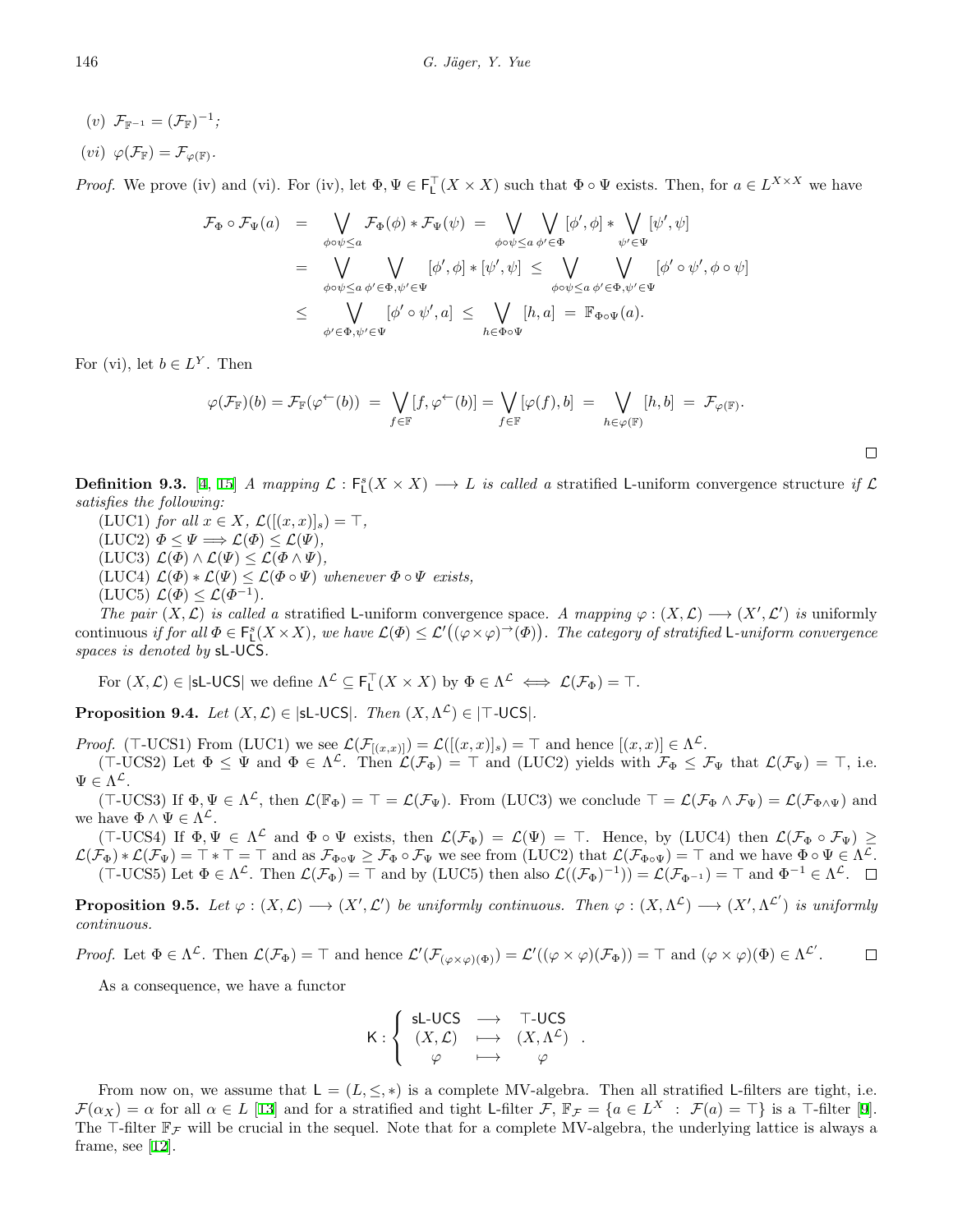**Proposition 9.6.** Let  $L = (L, \leq, *)$  be a complete MV-algebra. Let further  $\mathcal{F}, \mathcal{G} \in F_L^s(X), \Phi, \Psi \in F_L^s(X \times X), x \in X$ *and*  $\varphi: X \longrightarrow Y$  *be a mapping. We have* 

- (*i*)  $\mathbb{F}_{[x]_s} = [x]$ ;
- (*ii*)  $\mathcal{F} \leq \mathcal{G}$  *implies*  $\mathbb{F}_{\mathcal{F}} \leq \mathbb{F}_{\mathcal{G}}$ ;
- $(iii)$   $\mathbb{F}_{\mathcal{F}} \wedge \mathbb{F}_{\mathcal{G}} = \mathbb{F}_{\mathcal{F} \wedge \mathcal{G}}$ ;
- $(iv)$   $\mathbb{F}_{\Phi} \circ \mathbb{F}_{\Psi} \leq \mathbb{F}_{\Phi \circ \Psi}$ ;
- $(v) \mathbb{F}_{\Phi^{-1}} = (\mathbb{F}_{\Phi})^{-1};$
- $(vi) \varphi(\mathbb{F}_{\mathcal{F}}) = \mathbb{F}_{\varphi(\mathcal{F})}.$

*Proof.* We only prove (iv) and (vi). For (iv), let  $a \in \mathbb{F}_{\Phi} \circ \mathbb{F}_{\Psi}$ . Then  $\top = \bigvee_{\Phi(f) = \top, \Psi(g) = \top} [f \circ g, a]$ . Now we note that if  $\Phi(f) = \top = \Psi(g)$ , then  $\Phi \circ \Psi(f \circ g) \ge \Phi(f) * \Psi(g) = \top$ . Hence we conclude  $\top = \bigvee_{\Phi \circ \Psi(f \circ g) = \top} [f \circ g]$ ,  $a] \le \bigvee_{\Phi \circ \Psi(h) = \top} [h, a]$ and this means  $a \in \mathbb{F}_{\Phi \circ \Psi}$ .

For (vi), we have  $b \in \varphi(\mathbb{F}_{\mathcal{F}})$  if and only if  $\top = \bigvee_{f \in \mathbb{F}_{\mathcal{F}}} [\varphi(f), b] = \bigvee_{f \in \mathbb{F}_{\mathcal{F}}}[f, \varphi^{\leftarrow}(b)]$  if and only if  $\varphi^{\leftarrow}(b) \in \mathbb{F}_{\mathcal{F}}$  if and only if  $b \in \varphi(\mathbb{F}_{\mathcal{F}})$ .  $\Box$ 

We define now, for  $(X, \Lambda) \in |\top\text{-UCS}|$ ,  $\mathcal{L}^{\Lambda} : F_{L}^{s}(X \times X) \longrightarrow L$  by  $\mathcal{L}^{\Lambda}(\Phi) = \top$  if  $\mathbb{F}_{\Phi} \in \Lambda$  and  $\mathcal{L}^{\Lambda}(\Phi) = \bot$  otherwise.

**Proposition 9.7.** Let  $L = (L, \leq, *)$  be a complete MV-algebra. Let  $(X, \Lambda) \in |\mathsf{T}-UCS|$ . Then  $(X, \mathcal{L}^{\Lambda}) \in |sL-UCS|$ .

*Proof.* (LUC1) As  $\mathbb{F}_{[(x,x)]_s} = [(x,x)] \in \Lambda$ , we have  $\mathcal{L}^{\Lambda}([x,x)]_s = \top$ .

(LUC2) Let  $\Phi \leq \Psi$  and let  $\mathcal{L}^{\Lambda}(\Phi) = \top$ . Then  $\mathbb{F}_{\Phi} \leq \mathbb{F}_{\Psi}$  and  $\mathbb{F}_{\Phi} \in \Lambda$ . This implies  $\mathbb{F}_{\Psi} \in \Lambda$  and hence  $\mathcal{L}^{\Lambda}(\Psi) = \top$ . (LUC3) Let  $\top = \mathcal{L}^{\Lambda}(\Phi) \wedge \mathcal{L}^{\Lambda}(\Psi)$ . Then  $\mathbb{F}_{\Phi}, \mathbb{F}_{\Psi} \in \Lambda$  and hence  $\mathbb{F}_{\Phi \wedge \Psi} = \mathbb{F}_{\Phi} \wedge \mathbb{F}_{\Psi} \in \Lambda$  and  $\mathcal{L}^{\Lambda}(\Phi \wedge \Psi) = \top$ .

(LUC4) Let  $\mathcal{L}^{\Lambda}(\Phi) * \mathcal{L}^{\Lambda}(\Psi) = \top$ . Then  $\mathbb{F}_{\Phi}, \mathbb{F}_{\Psi} \in \Lambda$  and hence  $\mathbb{F}_{\Phi} \circ \mathbb{F}_{\Psi} \in \Lambda$ . The property (*⊤*-UCS2) then yields  $\mathbb{F}_{\Phi\circ\Psi} \in \Lambda$ , i.e.  $\mathcal{L}^{\Lambda}(\Phi \circ \Psi) = \top$ .

(LUC5) Let  $\mathcal{L}^{\Lambda}(\Phi) = \top$ . Then  $\mathbb{F}_{\Phi} \in \Lambda$  and hence  $\mathbb{F}_{\Phi^{-1}} = (\mathbb{F}_{\Phi})^{-1} \in \Lambda$  and we have  $\mathcal{L}(\Phi^{-1}) = \top$ .

**Proposition 9.8.** Let  $L = (L, \leq, *)$  be a complete MV-algebra. Let  $\varphi : (X, \Lambda) \longrightarrow (X', \Lambda')$  be uniformly continuous. *Then*  $\varphi : (X, \mathcal{L}^{\Lambda}) \longrightarrow (X', \mathcal{L}^{\Lambda'})$  *is uniformly continuous.* 

*Proof.* Let  $\mathcal{L}^{\Lambda}(\Phi) = \top$ . Then  $\mathbb{F}_{\Phi} \in \Lambda$  and hence  $\mathbb{F}_{(\varphi \times \varphi)(\Phi)} = (\varphi \times \varphi)(\mathbb{F}_{\Phi}) \in \Lambda'$ . Therefore  $\mathcal{L}^{\Lambda}((\varphi \times \varphi)(\Phi)) = \top$ .  $\Box$ 

As a consequence, we have a functor

$$
\mathsf{M}: \left\{ \begin{array}{ccc} \mathsf{T}\text{-UCS} & \longrightarrow & \mathsf{sL\text{-}UCS} \\ (X,\Lambda) & \longmapsto & (X,\mathcal{L}^{\Lambda}) \\ \varphi & \longmapsto & \varphi \end{array} \right.
$$

*.*

**Proposition 9.9.** *Let*  $L = (L, \leq, *)$  *be a complete MV-algebra.* 

- $(i)$  *For*  $\mathbb{F} \in \mathsf{F}_\mathsf{L}^\top(X)$  *we have*  $\mathbb{F}_{(\mathcal{F}_\mathbb{F})} = \mathbb{F}$ *.*
- (*ii*) For  $\mathcal{F} \in \mathsf{F}_{\mathsf{L}}^s(X)$  we have  $\mathcal{F}_{(\mathbb{F}_{\mathcal{F}})} \leq \mathcal{F}$ .

*Proof.* (i) We have  $a \in \mathbb{F}_{(\mathcal{F}_{\mathbb{F}})}$  if and only if  $\mathcal{F}_{\mathbb{F}}(a) = \top$  if and only if  $\bigvee_{f \in \mathbb{F}} [b, a] = \top$ . As  $\mathbb{F}$  is a  $\top$ -filter, this is equivalent to  $a \in \mathbb{F}$ .

(ii)According to [[5](#page-15-15)] we have for a stratified L-filter  $\mathcal F$  and  $a, b \in L^X$ ,  $[b, a] \leq \mathcal F(b) \to \mathcal F(a)$ . Hence, if  $\mathcal F(b) = \top$ , we have  $[b, a] \leq \mathcal{F}(a)$ . We conclude from this  $\mathcal{F}(a) \geq \bigvee_{\mathcal{F}(b)=\top} [b, a] = \bigvee_{b \in \mathbb{F}_{\mathcal{F}}}[b, a] = \mathcal{F}_{(\mathbb{F}_{\mathcal{F}})}(a)$ .  $\Box$ 

**Proposition 9.10.** *Let*  $L = (L, \leq, *)$  *be a complete MV-algebra.* 

- (*i*) *Let*  $(X, \Lambda) \in |\mathsf{T}-\mathsf{UCS}|$ *. Then*  $\Lambda = \Lambda^{(\mathcal{L}^{\Lambda})}$ *.*
- (*ii*) Let  $(X, \mathcal{L}) \in |\mathsf{sL-UCS}|$ *. Then*  $\mathcal{L}^{(\Lambda^{\mathcal{L}})}(\Phi) \leq \mathcal{L}(\Phi)$  for all  $\Phi \in \mathsf{F}_{\mathsf{L}}^{s}(X \times X)$ *.*
- *Proof.* (i) We have  $\Phi \in \Lambda^{(\mathcal{L}^{\Lambda})}$  if and only if  $\mathcal{L}^{\Lambda}(\mathcal{F}_{\Phi}) = \top$  if and only if  $\Phi = \mathbb{F}_{(\mathcal{F}_{\Phi})} \in \Lambda$ . (ii) If  $\mathcal{L}^{(\Lambda^{\mathcal{L}})}(\Phi) = \top$ , then  $\mathbb{F}_{\Phi} \in \Lambda^{\mathcal{L}}$ , i.e.  $\top = \mathcal{L}(\mathcal{F}_{(\mathbb{F}_{\Phi})}) \leq \mathcal{L}(\Phi)$ .

**Theorem 9.11.** *Let*  $L = (L, \leq, *)$  *be a complete MV-algebra. Then*  $\top$ -UCS *can be embedded into* sL-UCS *as a reflective subcategory.*

 $\Box$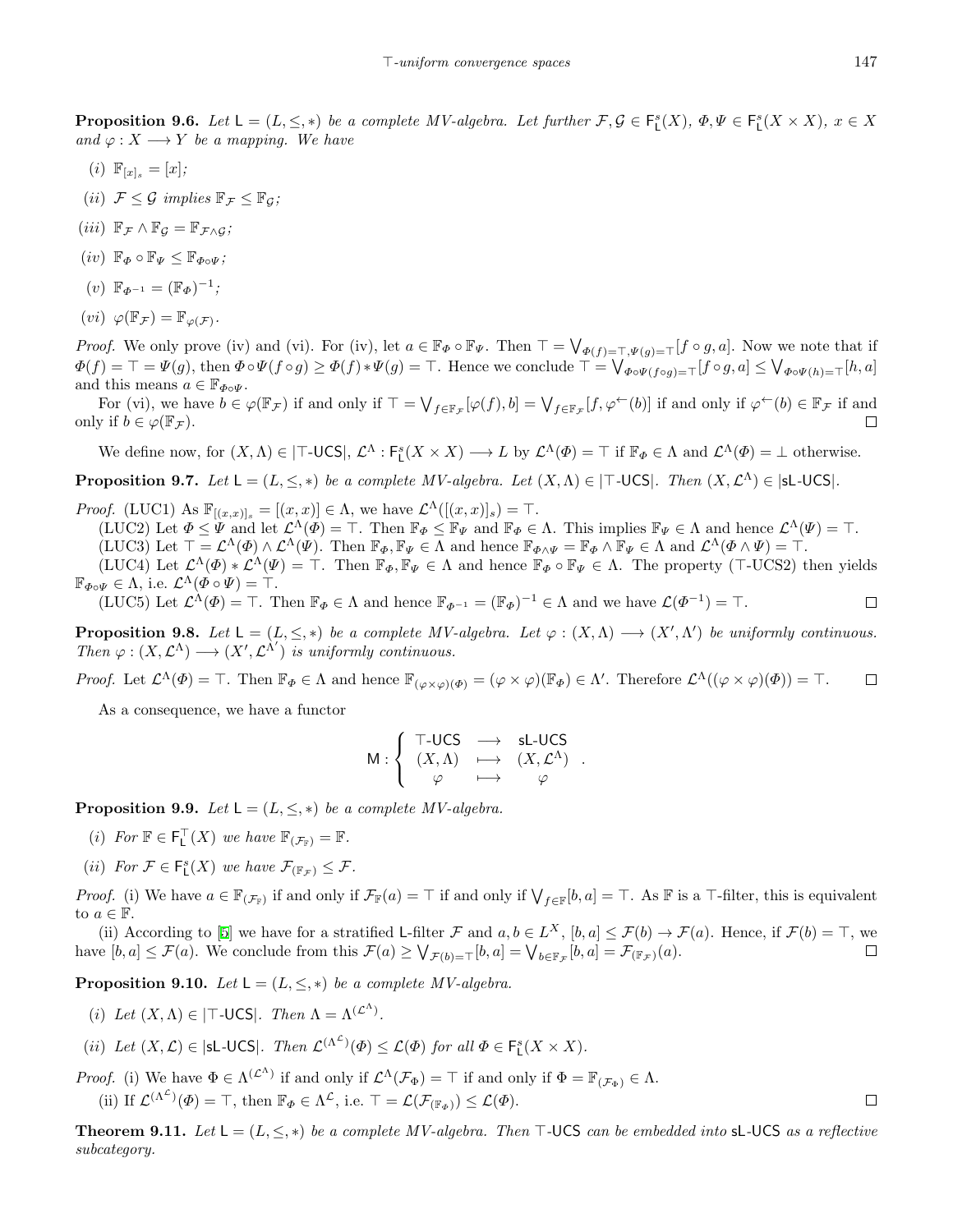# **10 Conclusions**

We studied a category of quantale-valued uniform convergence spaces based on *⊤*-filters that generalizes the category of probabilistic uniform spaces. Recently, completions were studied for these probabilistic uniform spaces[[28\]](#page-16-6) and also for the related *⊤*-Cauchy spaces results on completion were obtained[[24\]](#page-16-5). We showed that quantale-valued metric spaces possess a natural probabilistic uniform structure. In this sense, a completion theory for *⊤*-uniform convergence spaces or probabilistic uniform spaces naturally applies also to quantale-valued metric spaces. This may lead to further insight into the completion of quantale-valued metric spaces and, in turn, the completion of quantale-valued metric spaces may inspire ideas on the completion of *⊤*-uniform convergence spaces.

Classically, relaxing the axioms of a uniform convergence space leads to even better behaved supercategories such as the category of semi-uniform convergence spaces [\[20](#page-16-13)]. It is a natural question to extend the theory of this paper into this direction.

## **Acknowledgement**

This work is supported by National Natural Science Foundation of China (No.11971448).

#### **References**

- <span id="page-15-12"></span>[1] J. Ad´amek, H. Herrlich, G. E. Strecker, *Abstract and concrete categories*, Wiley, New York, 1989.
- <span id="page-15-10"></span>[2] R. Bˇelohl´avek, *Fuzzy relation systems, foundation and principles*, Klumer Academic/Plenum Publishers, New York, Boston, Dordrecht, London, Moscow, 2002.
- <span id="page-15-0"></span>[3] C. H. Cook, H. R. Fischer, *Uniform convergence structures*, Mathematische Annalen, **173** (1967), 290-306.
- <span id="page-15-2"></span>[4] A. Craig, G. Jäger, A common framework for lattice-valued uniform spaces and probabilistic uniform limit spaces, Fuzzy Sets and Systems, **160**(9) (2009), 1177-1203.
- <span id="page-15-15"></span>[5] J. Fang, *Stratified L-ordered convergence structures*, Fuzzy Sets and Systems, **161** (2010), 2130-2149.
- <span id="page-15-3"></span>[6] J. Fang, Y. Yue, *⊤-diagonal conditions and continuous extension theorem*, Fuzzy Sets and Systems, **321** (2017), 73-89.
- <span id="page-15-5"></span>[7] R. C. Flagg, *Quantales and continuity spaces*, Algebra Universalis, **37** (1997), 257-276.
- <span id="page-15-7"></span>[8] G. Gierz, K. H. Hofmann, K. Keimel, J. D. Lawson, M. W. Mislove, D. S. Scott, *Continuous lattices and domains*, Cambridge University Press, 2003.
- <span id="page-15-11"></span>[9] J. Gutierrez-Garcia, *On stratified L-valued filters induced by ⊤-filters*, Fuzzy Sets and Systems, **157** (2006), 813-819.
- <span id="page-15-9"></span>[10] J. He, H. Lai, L. Shen, *Towards probabilistic partial metric spaces: Diagonals between distance distributions*, Fuzzy Sets and Systems, **370** (2019), 99-119.
- <span id="page-15-6"></span>[11] U. Höhle, *Probabilistic topologies induced by L-fuzzy uniformities*, Manuscripta Mathematica, **38** (1982), 289-323.
- <span id="page-15-4"></span>[12] U. H¨ohle, *Commutative, residuated l-monoids*, in: U. H¨ohle, E. P. Klement, (Eds.), *Non-classical logics and their applications to fuzzy subsets*, Kluwer, Dordrecht, (1995), 53-106.
- <span id="page-15-14"></span>[13] U. Höhle, A. Sostak, *Axiomatic foundations of fixed-basis fuzzy topology*, in: U. Höhle, S. E. Rodabaugh (Eds.), *Mathematics of Fuzzy Sets: Logic, Topology, and Measure Theory*, The Handbooks of Fuzzy Sets Series, **3**, Kluwer Academic Publishers, Dordrecht, (1999), 123-272.
- <span id="page-15-8"></span>[14] D. Hofmann, G. J. Seal, W. Tholen, *Monoidal topology*, Cambridge University Press, Cambridge, 2014.
- <span id="page-15-1"></span>[15] G. Jäger, M. Burton, *Stratified L-uniform convergence spaces*, Quaestiones Mathematicae, 28 (2005), 11-36.
- <span id="page-15-13"></span>[16] H. Lai, D. Zhang, *Fuzzy topological spaces with conical neighborhood systems*, Fuzzy Sets and Systems, **330** (2018), 87-104.